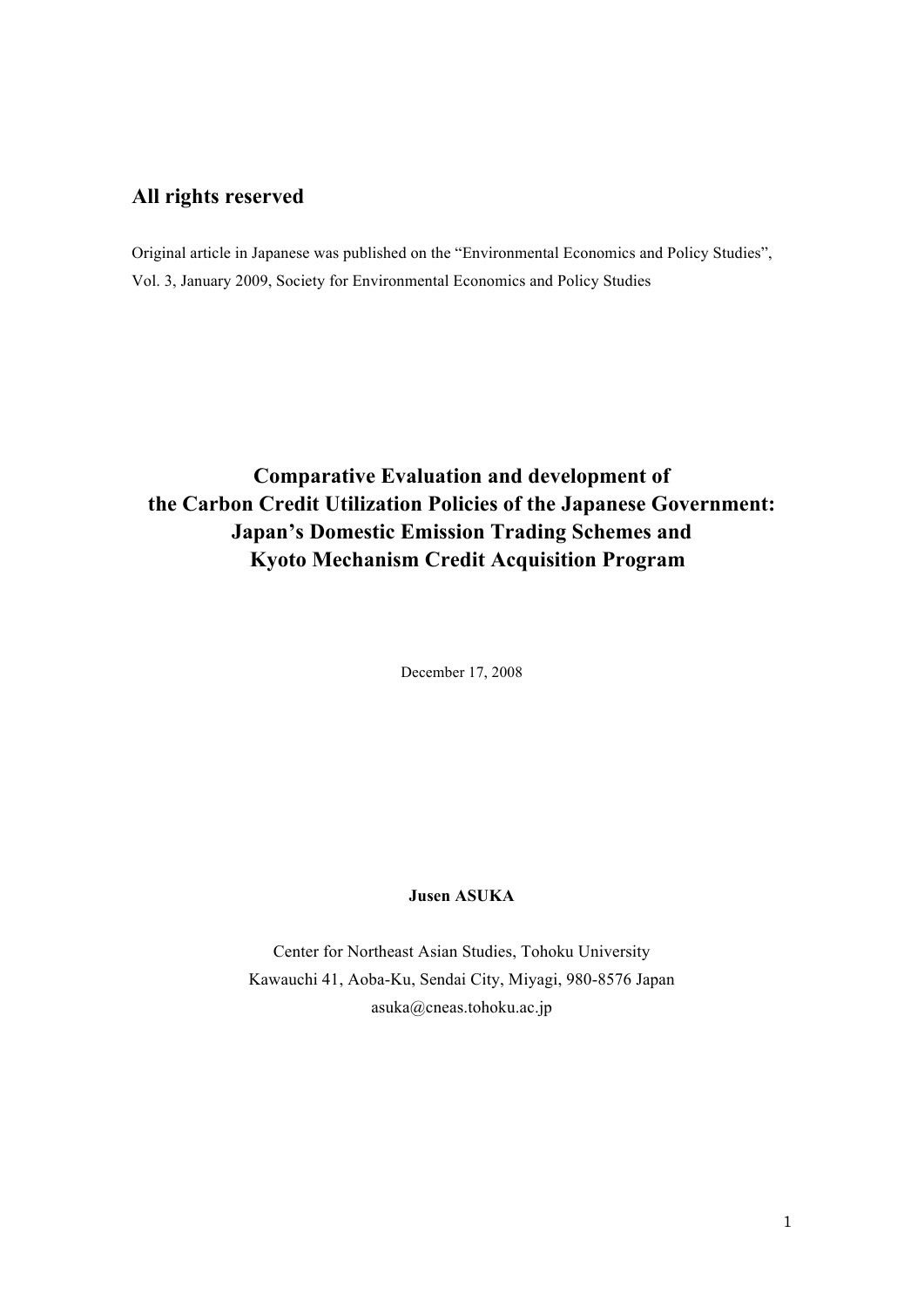#### *Summary*

"Japan voluntary emission trading scheme (JVETS)", "Credit trading scheme between the large companies and the small/medium companies", "Kyoto mechanism credit acquisition program (KMCAP)" "Experimental Nationally-Integrated Market for Emissions Trading" and "Offset Credit Scheme (J-VER)" were evaluated and compared from the viewpoints of policy formulation process, allocation method, cost-efficiency and impacts on the achievement of the target defined in the Kyoto Protocol. The result of this comparison study indicated that: 1) robust infrastructure for the emission trading scheme is being constructed in Japan, 2) the difference of cost-efficiency between the credit acquisition from the overseas and that from the domestic GHG emission abatement projects may not be so large, 3) system design of the domestic mitigation scheme will have a big impact on the achievement of the Kyoto target both for the large companies in Japan and for Japan as a whole, and 4) considering the co-benefits, mitigation measures utilizing such domestic emission trading scheme should be supported for further development.

### *Keywords*

Domestic emission trading scheme, domestic emissions reduction projects, Kyoto mechanism, Japan Voluntary Emission Trading Scheme (JVETS), carbon offset mechanism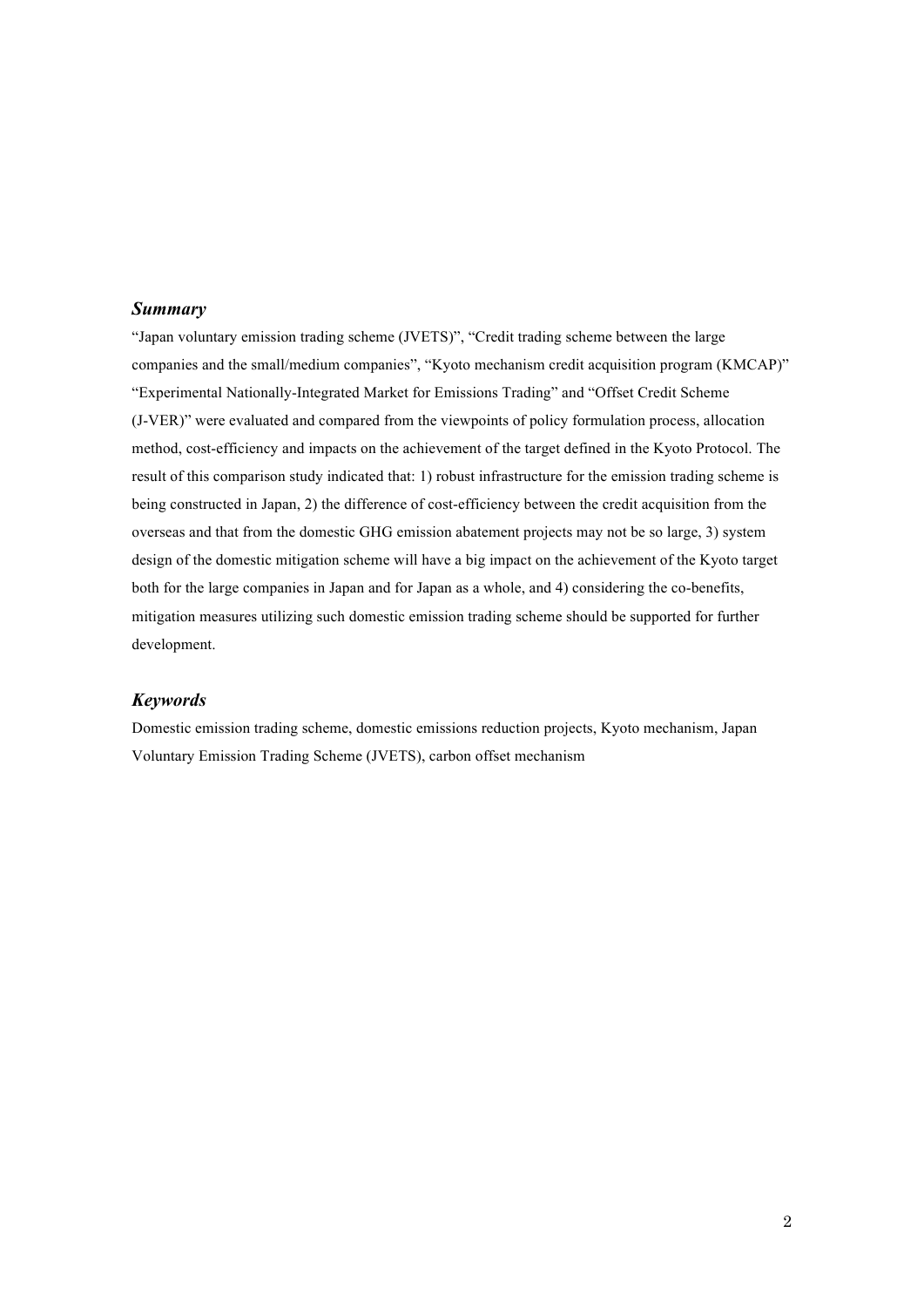## **1. Background and Objectives**

Domestic instruments to incentivize greenhouse gas emission reduction measures include: 1) emission cap or carbon tax for corporations and other sources; and 2) project-based emissions credits to corporations, which can be traded in the market or purchased by the government (domestic offset). In the US State of Oregon, for example, the State has imposed caps greenhouse gas emissions of power plants, with the mandate to offset any non-compliance by the purchase of carbon credits from greenhouse gas emission reduction projects verified by the third party. (Davis, 2007) In Europe and Canada, discussion and proposals have been made for the utilization of credits from greenhouse gas emissions reduction projects of the businesses and corporations having no caps under the European Union Emissions Trading Scheme (EU ETS), although the number of concrete case studies is fewer in such field. (Gigler and Wytz, 2007; Environment Canada, 2008) At the same time, EU member countries, led by Dutch Government, are undertaking policies to acquire Kyoto credits from overseas, in consideration of cost-efficiency.

In Japan, on the other hand, various studies, such as Asuka (2002) and Matsuo *et al* (2002), have made independent reviews on the introduction of "domestic Joint Implementation (JI)" or "domestic Clean Development Mechanism (CDM)", i.e. domestic offset systems to provide credits to greenhouse gas emissions reduction projects, with or without the simultaneous introduction of caps on domestic entities. However, at that time, the Government of Japan was very slow to adopt such policies, and failed to seriously review the governmental acquisition of Kyoto credits from overseas as well, despite the proposal made by Asuka (2003, a) and Asuka (2003, b).

Later, in 2005 and afterward, the Ministry of Environment and the Ministry of Economy, Trade and Industry (METI) started to launch carbon credit utilization measures, in concern of the non-compliance of Kyoto Protocol. Focused was on the domestic emissions trading system and credit acquisition from overseas. Already, some domestic credit trading and the government's purchase of Kyoto credits have started, though they are smaller in scale.

At the same time, in Japan, the discussion on the actual designing of emissions trading system is ongoing separately at various forum including committees and study groups under the Ministry of Environment (MOE) and METI, yet there has not been sufficiently open discussion on the contents of various systems. Moreover, there have not been any studies in Japan that made quantitative comparison of cost efficiency between domestic measures and the overseas credit acquisition programs. Even internationally, a number of studies in such area are limited, except the one by CE, a think tank in Netherlands, which quantitatively compare the effects of domestic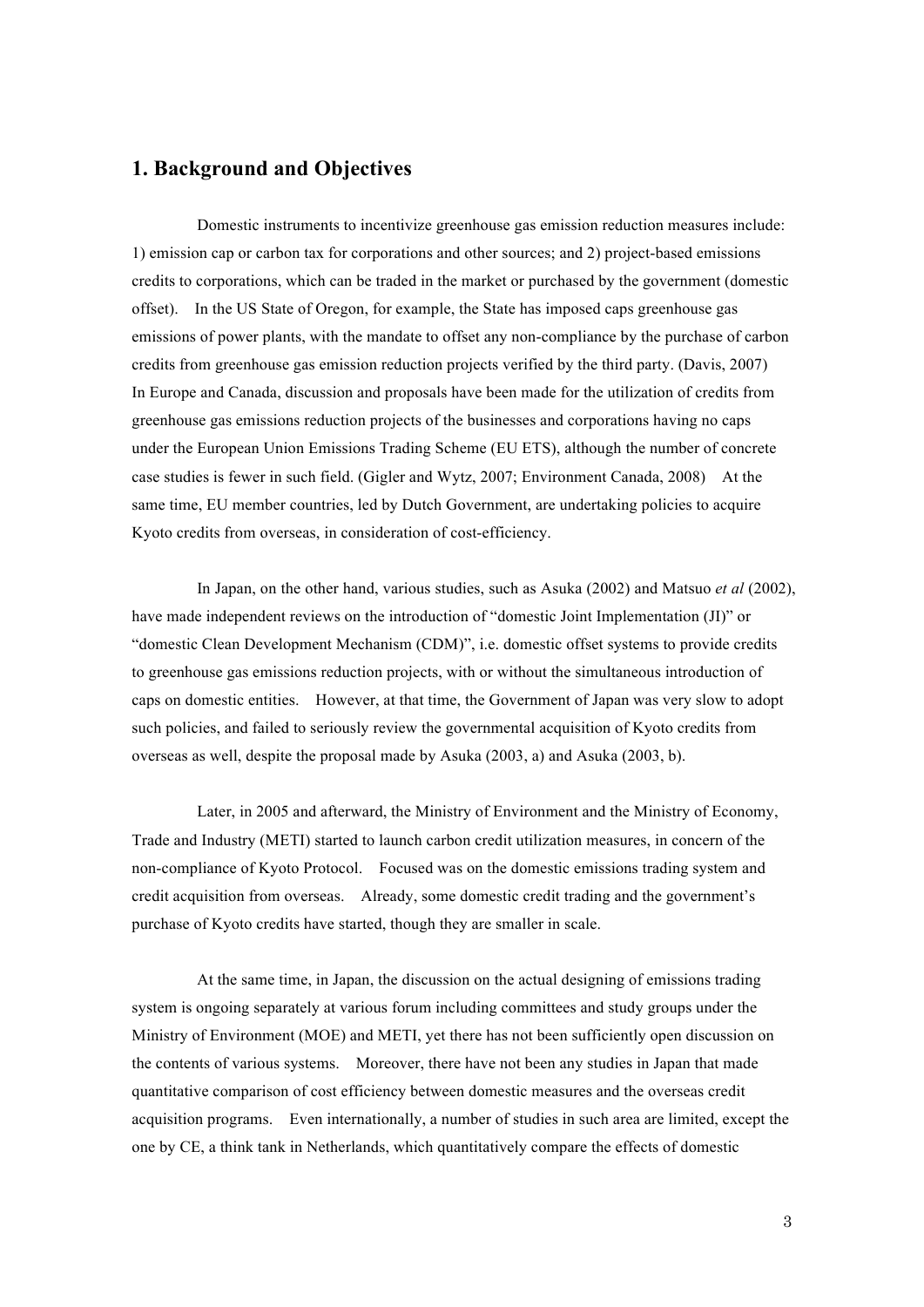measures of the Dutch Government, and the overseas credit acquisition measures.<sup>1</sup> (Faber and Wit, 2005, De Bruyn *et al*.2005)

In this study, we shall study various systems for carbon credit utilization: a voluntary domestic emission trading system under review by the Ministry of Environment; a system reviewed by the Ministry of Economy, Trade and Industry for the credit trading between small to medium companies and big companies; a Kyoto Mechanism credit acquisition system proposed by the Government of Japan; experimental introduction of domestic integrated market for emissions trading to be started from October 2008; and an offset-credit system. The study will assess and compare these systems from the viewpoints of policy-making processes, allocation and trading methods, stringency of credit certification, effectiveness, cost-efficiency, relationship with the Kyoto Target Compliance Plan, differences from various overseas systems, etc. By identifying the issues involved in the development and designing of these systems, we shall comprehensively discuss the current situation and issues of carbon credit utilization measures in Japan.

## **2. Methods**

 $\overline{a}$ 

This study shall address the following six systems:

*No. 1*: Japan Voluntary Emission Trading Scheme of the Ministry of Environment (hereinafter referred to as MOE's JVETS)

 $N_0$ . 2:  $CO_2$  emission reduction certification and subsidy projects for small to medium companies contemplated by the Ministry of Economy, Trade and Industry (hereinafter referred to as METI's old)

*No. 3*: Credit trading system for small to medium companies by the Ministry of Economy, Trade and Industry (hereinafter referred to as METI's new), which is based on the system proposal discussed at the "review meeting for  $CO<sub>2</sub>$  emission reduction in small to medium companies" held by the Ministry of Economy, Trade and Industry in 2007

*No. 4*: Kyoto Mechanism Credit Acquisition Program by the Ministry of Environment, Ministry of Economy, Trade and Industry, and NEDO (hereinafter referred to as KMCAP)

<sup>1</sup> De Bruyn *et al*. (2005) considered five cost items involved in governmental measures: 1) investment cost, 2) operating cost, 3) administrative cost, 4) subsidies, and 5) revenue (negative costs such as energy saving). The study identified actual cost efficiency of governmental measures in each industry sector, calculated from the sum of these costs and the emissions reduction attained by such governmental measures.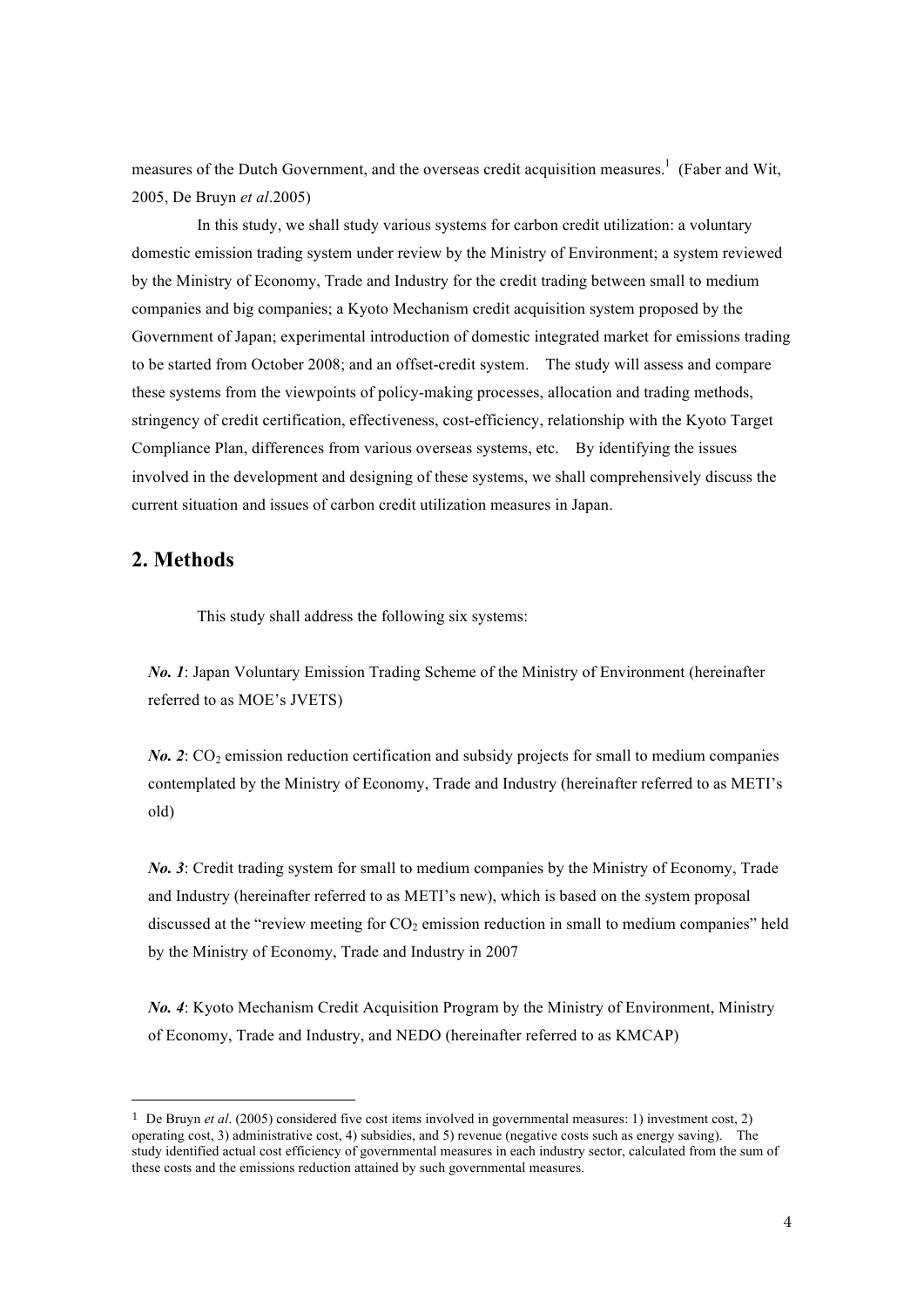*No. 5*: Experimental introduction of domestic integrated market for emissions trading by the Ministry of Economy, Trade and Industry, Ministry of Environment, and the Ministry of Agriculture, Forestry and Fishery (hereinafter referred to Domestic Integrated Market)

*No. 6*: Off-set credit system by the Ministry of Environment (hereinafter referred to as J-VER, which stands for Japan Verified Emission Reduction)

The author conducted interview and survey of persons in charge at relevant ministries as well as the study of literature published about these systems, and identified the following points, while comparing them and contemplating on the issues involved.

- 1) Policy-making process in designing the systems
	- Changes in social environment surrounding emissions trading systems
	- Measures taken by each stakeholders and their incentives
- 2) Details of system designing
	- Allocation of emissions and trading methods
	- With or without subsidies or penalties
	- Stringency in credit certification (criteria for additionality and verification methods and verification costs)
	- Governance structure
- 3) Details of participating companies and implemented projects
	- Number of participating companies
	- Sectors of participating companies
	- Contents (types) of greenhouse gas emissions reduction projects
- 4) Cost-efficiency
	- Government budget amount
	- Emission reduction volume
	- Cost per unit emission reduction
	- Credit trading prices
	- Co-benefits (auxiliary effects such as energy-saving, air pollution prevention, job opportunities, etc.)

Note that the Domestic Integrated Market (No. 5) is based on the Japanese Government's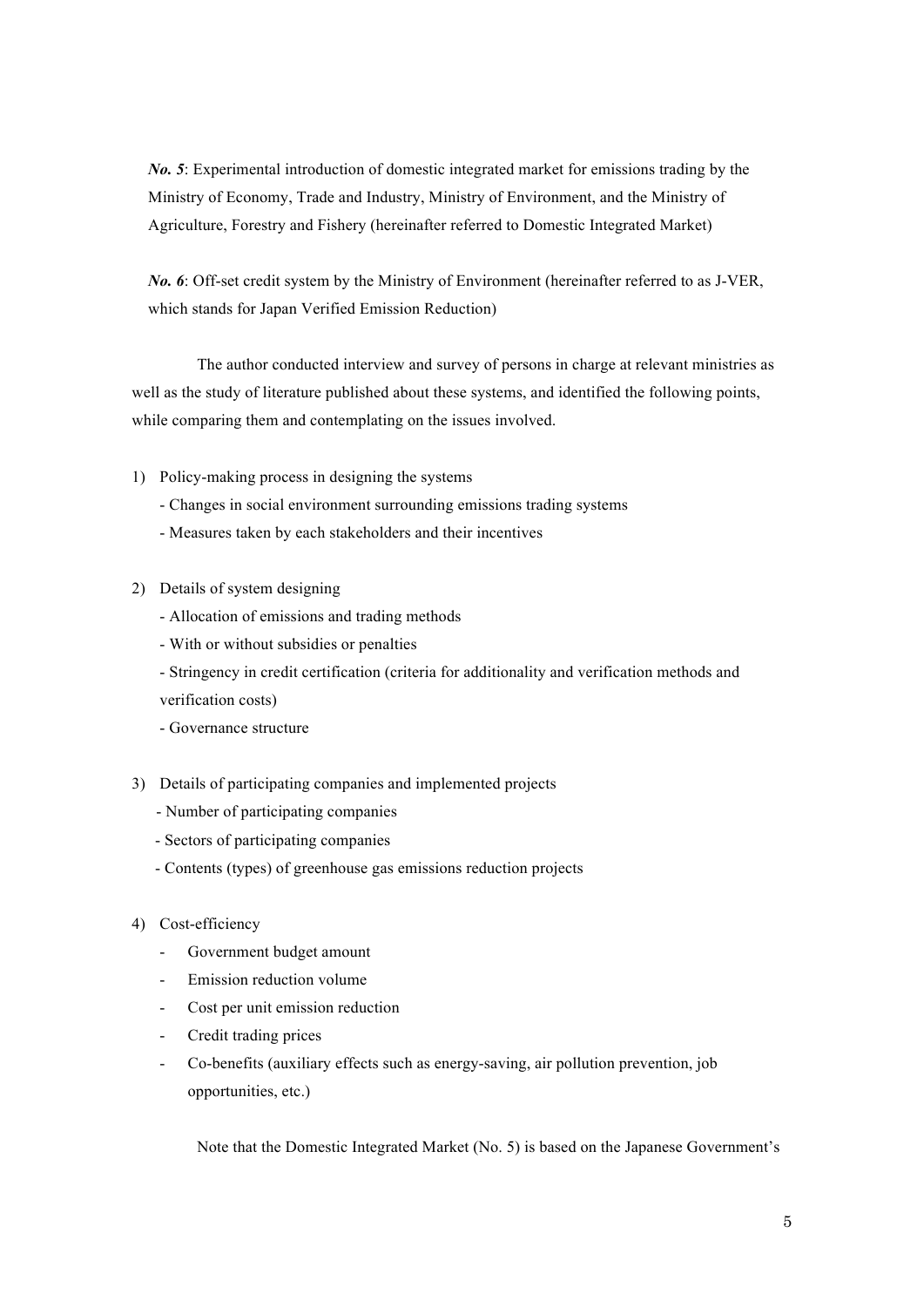proposal announced on October 21, 2008, while the J-VER (No. 6) is based on the Government's proposal set forth for public comments on October 25, 2008.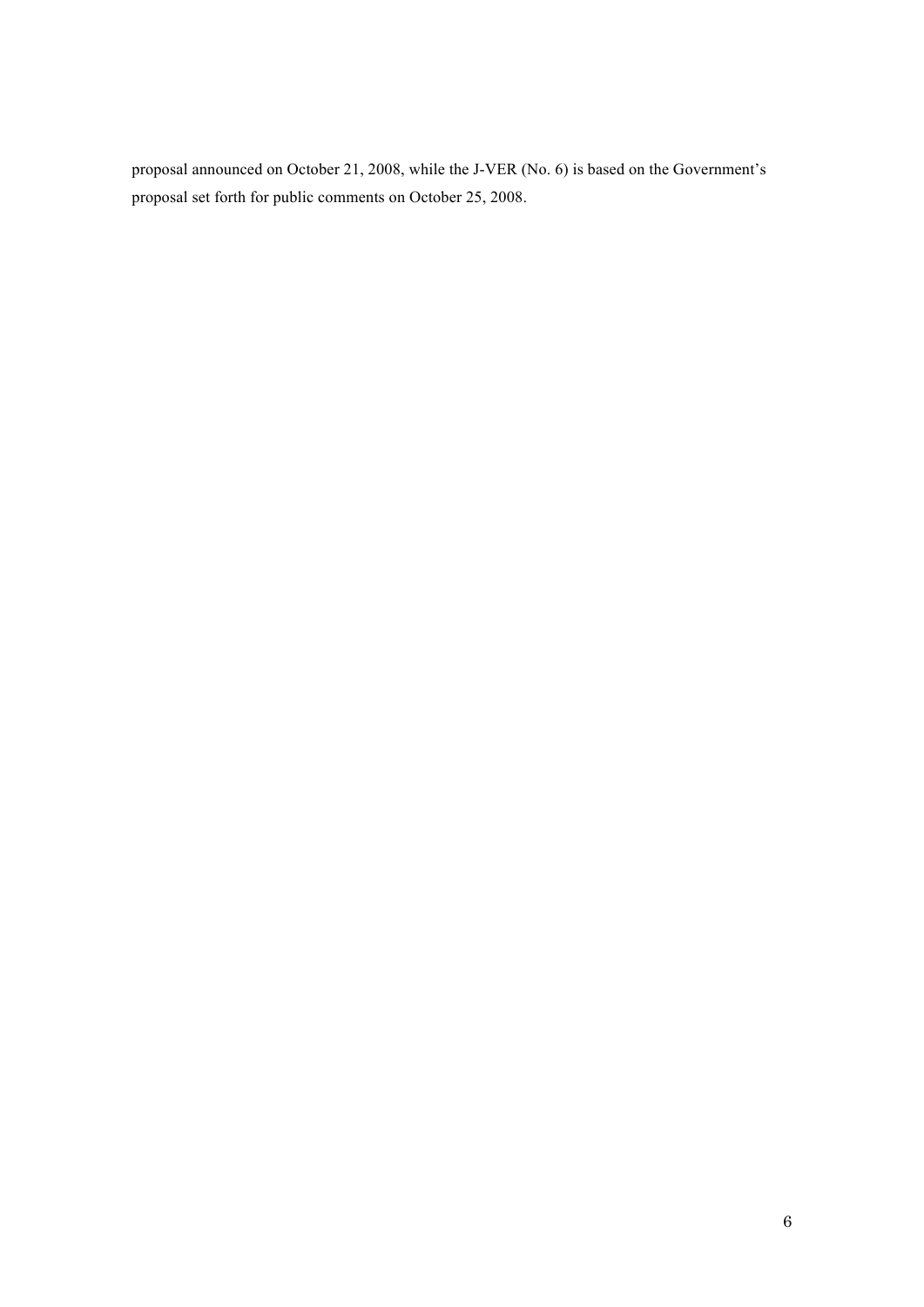## **3. Results**

## **3.1 Policy—making process in designing the system 3.1.1 Domestic Emissions Trading System**

Since the Third Conference of Parties of the United Nations Framework Convention on Climate Change (UNFCCC) held in 1997, the Ministry of Environment made efforts to introduce carbon tax as one of Japan's domestic measures. However, the industries and businesses along with the Ministry of Economy, Trade and Industry strongly opposed any introduction of a new tax that might lead to production cost increase. As of year 2008, no clear indication is given to the actual introduction of environment tax, although the discussion of such measures along with the reform of consumption tax and the continuation of temporary tax rate on gasoline is ongoing among multiple numbers of political parties. Emissions trading system, on the other hand, is a new system for Japan with many uncertainties. Japanese policy-makers used to observe the progress of EU ETS, and provide fewer prospects in the introduction of its Japanese version in Japan. As the EU ETS and Clean Development Mechanism (CDM) are operating smoothly since their introduction in 2005, the emissions trading is slowly and passively, in principle, winning social recognition among businesses in EU and Japan.

In view of such situation, the Ministry of Environment started the experimental introduction of emissions trading system since fiscal 2004, and, after fiscal 2005, it introduced the JVETS, which is a small scale and voluntary, but serious emissions trading system equipped with the emissions volume management system and registry system. The system design of JVETS was quickly developed as, unlike carbon tax, it was essentially the voluntary system inviting less interference from other ministries and agencies. Moreover, some of Energy Special Account budget under the jurisdiction of the Ministry of Economy, Trade and Industry was designated as the budget for greenhouse gas reduction measures and transferred to the account under the Ministry of Environment since 2003, expanding the MOE's revenues for subsidies. The revisions of "Act Concerning the Rational Use of Energy (Energy-saving Act)" and "Law Concerning the Promotion of Measures to Cope with Global Warming (Warming Measures Law)" in 2006 set the measurement and reporting of greenhouse gas emissions obligatory to emission sources, which plays an important role for the development of infrastructure necessary for the introduction of emissions trading system. This is because the standards and verification methods to measure emission quantities should be established before the introduction of emissions trading system. In turn, the progress in the development of MOE's JVETS clarified the issues involved in the emission measurement methods under the "Energy Saving Act" and "Warming Measures Law".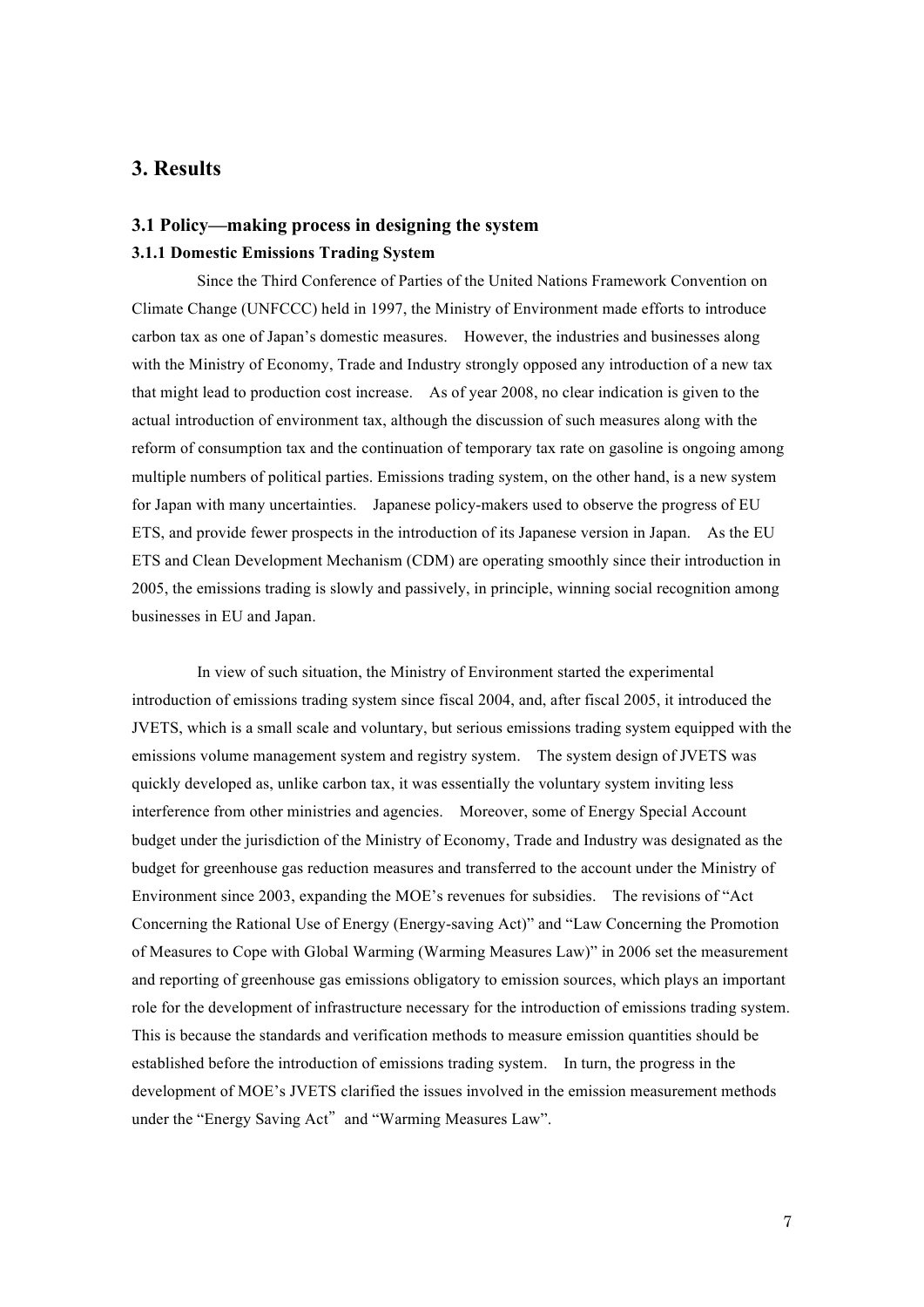In 2007, the Global Environmental Sub-Committee at the Central Environment Council of MOE and the Industrial Structure Council of METI held joint council meeting on the review of Kyoto Protocol Target Achievement Plan to focus on the possible introduction of mandatory emissions trading. At their joint meeting on November 30, 2007, four advocates of emissions trading schemes and four opponents had a "debate" on the pros and cons of emissions trading scheme introduction. The Ministry of Environment itself started to move toward the expansion of voluntary type emissions trading and the possible introduction of mandatory type schemes as indicated in their decision to establish a new Office on Market Mechanisms in July 2007. In August 2008, the Prime Minister Fukuda (at that time) announced the experimental introduction of domestic emissions trading scheme to be started from October 2008. The Ministry of Environment also introduced the concept of the "carbon offset", creating a system to offset greenhouse gas emissions from goods production and activity with credits purchased by event hosts and consumers. In February 2008, the Ministry of Environment announced the "Way of carbon off-setting in Japan (Guideline)" and continued to hold review meetings to set rules for the system.

The traditional stance of the Ministry of Economy, Trade and Industry was to oppose, in principle, to introduce stringent policy. Therefore, in stead of the introduction of cap and trading system that would set a cap on emissions of corporations and industries, promotion of the domestic global warming measures by the revision of Energy Saving Act and the expansion of emission sources subjected to this Act were proceeded.

However, the METI noted higher energy saving potentials among small to medium enterprises in Japan, and introduced subsidy systems for the greenhouse gas emission reduction projects of small to medium enterprises since fiscal 2005. The Ministry also consigned to its affiliated organization, the Global Industrial and Social Progress Research Institute, to form "Research Committee on the promotion of global warming measures among small to medium enterprises" to discuss appropriate design of such a system. This Research Committee focused on the "System under which big companies purchase credits from small to medium companies to use for their compliance with Voluntary Action Plan (Small to Medium Enterprise CDM)", which led to the establishment of "Domestic Crediting System" in the domestic integrated market announced on October 21, 2008.

For this domestic integrated market, the Cabinet Office and the Ministry of Environment took a central role in the discussion following the announcement of Fukuda Vision in June 2008. As mentioned above, the result of their discussion culminated to the "experimental introduction of domestic integrated market for emissions trading" announced on October 21, 2008, which did not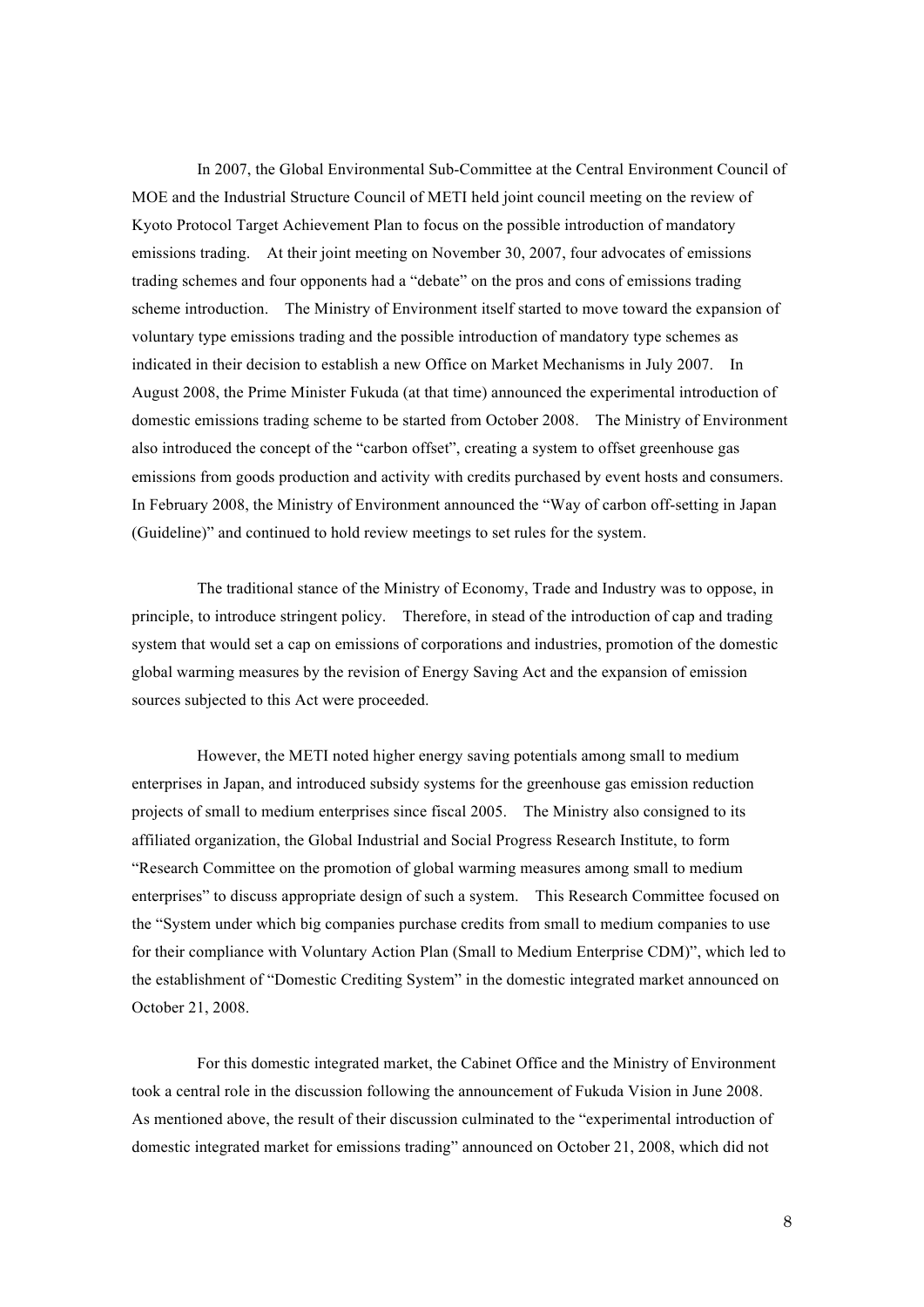solicit any public comments before the announcement.

According to the published document, the system allows the issuances of emission allowances and credits to be used for the achievement of the Voluntary Action Plan through four systems of: 1) Cap and Trade system for corporations under which corporations set their own target that can conform to the Voluntary Action Plan target, 2) JVETS, 3) Cap and Trade system for corporations not participating in the Voluntary Action Plan, but setting own target in reference to JVETS system, and 4) domestic crediting system developed from METI New. Adding the Kyoto credits to above-mentioned systems, they will comprise domestic integrated market. In addition to these systems of domestic integrated market, a system called J-VER will be created, which provide tradable credits that cannot be used for the compliance with Voluntary Action Plan target. (Fig.-1)



 **Fig. 1 Overall image of domestic emissions trading schemes in Japan**

Source: above figure prepared by author

It should be noted that Operational Entity (OE) to verify the emission quantity would take an important role in the introduction of emissions trading schemes in Japan. As several Operational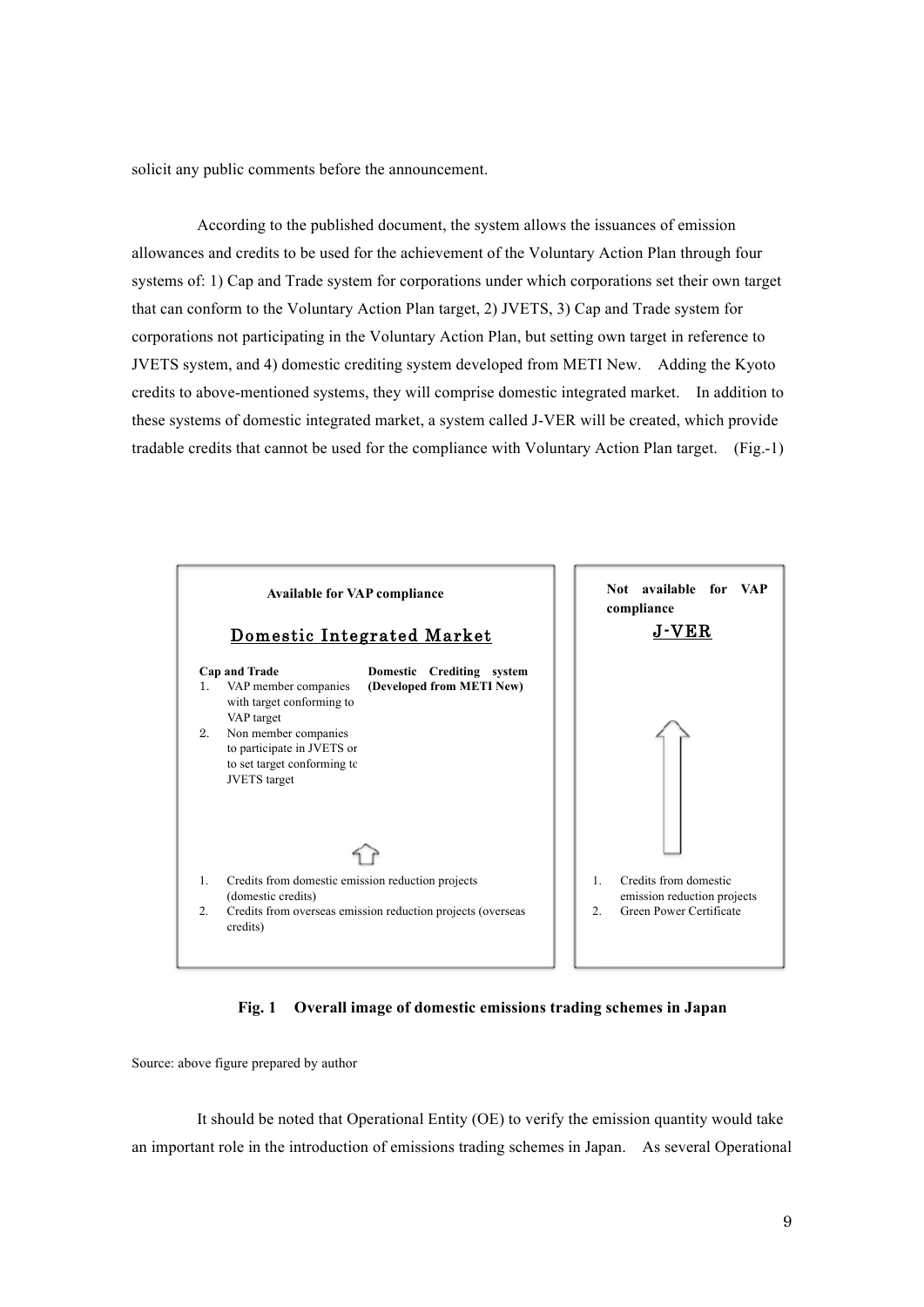Entities monopolize validation works on many CDM projects around the world, it was extremely important for Japanese Operational Entities to conduct verification works on greenhouse gas emission reduction projects in Japan, for developing experiences in such works. Therefore, many Operational Entities have been involved as secretariat and the policy proposal advocates for the designing of emission trading systems studied at the Ministry of Environment and the Ministry of Economy, Trade and Industry.

As seen here, Japan seems to have discretely but steadily advanced toward the development of key infrastructure for emissions trading schemes, especially those that would be needed to measure and verify emission quantities, and to manage and trade credits, through the reviews conducted at the Ministry of Environment and the Ministry of Economy, Trade and Industry, in addition to legislative reforms and the activities and presence of Operational Entities, as well as intense discussion on pros and cons of emissions trading introduction at Councils and Committee meetings.

## **3.1.2 Kyoto Credit Acquisition from Overseas**

The Kyoto Mechanism Credit Acquisition Programme (KMCAP) is a system of the Government of Japan (co-sponsored by the Ministry of Environment and the Ministry of Economy, Trade and Industry) to acquire Kyoto credits from abroad. As the Government's Kyoto Protocol Target Achievement Plan called for the acquisition of overseas credits to the amount equivalent to 1.6% of Japan's base year emissions (about 100 million ton-CO2), this KMCAP is an essential system for Japan's compliance with the Kyoto Protocol. Since 2005, the Market Mechanism Committee under the Global Environmental Sub-Committee of the Industrial Structural Council of METI continued to review the KMCAP system designs. Main issues there included how to purchase credits, credit prices and types, and the disclosure of purchase prices. Except the issue of selecting purchaser organizations (ultimately decided on the New Energy and Industrial Technology Development Corporation : NEDO), however, there were no major controversies on issues between the Ministry of Economy, Trade and Industry and the Ministry of Environment. Moreover, the Committee did not enter into in-depth discussion on actual purchase methods (for example, whether to purchase higher quality credits at the prices different from market prices). At present, there has not been any specific rule on the purchase methods, except the basic policy of not purchasing any credits from forestation CDM projects that would require supplement credits in the future. Under this KMCAP, the purchasing organization is purchasing Kyoto Credits from the market, with its own discretion in view of market situation, at the prices approved by the Ministry of Economy, Trade and Industry and the Ministry of Environment. However, it is highly likely that Japan needs to purchase more credits than originally planned amount of 1.6% of gross emissions in 1990,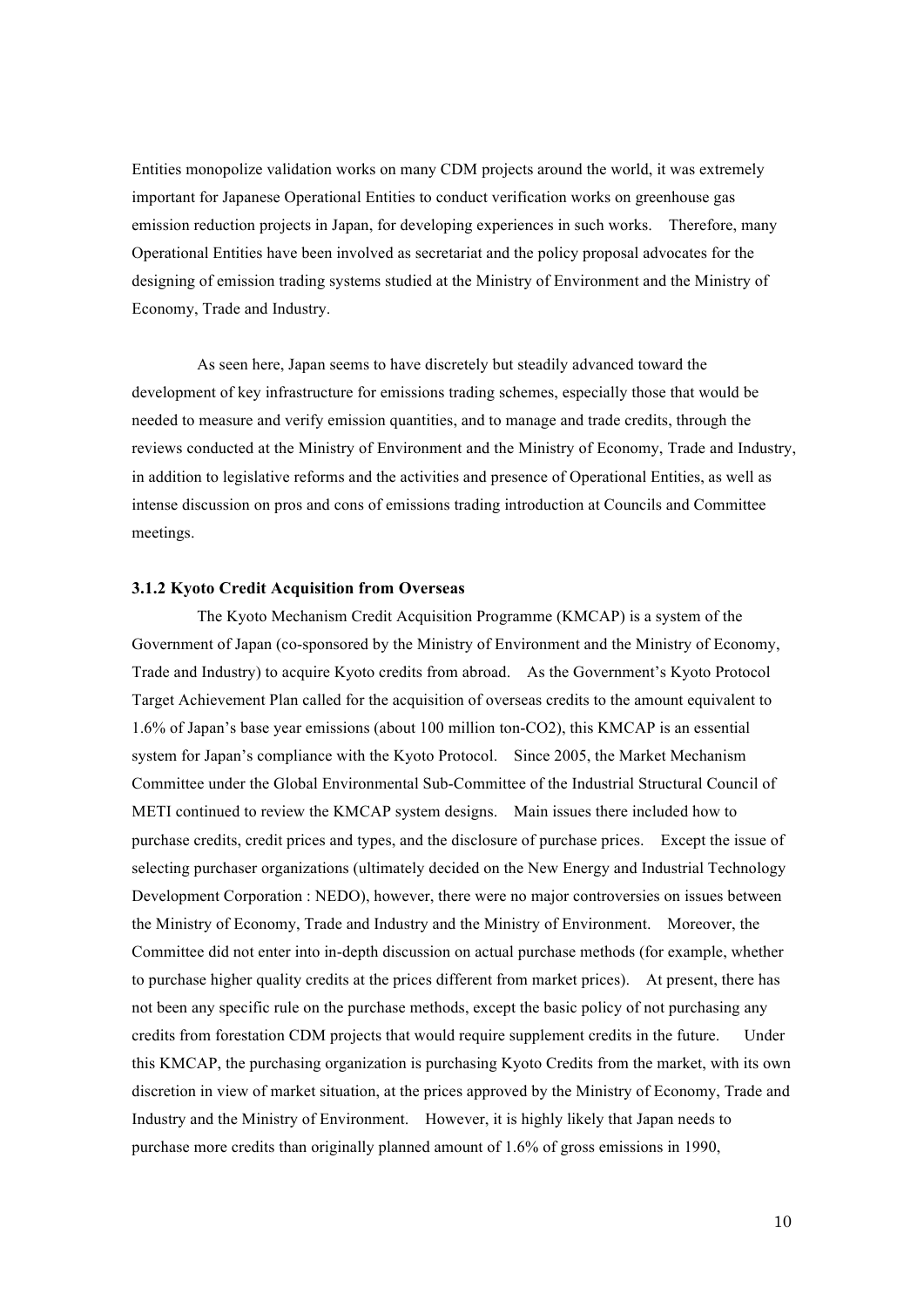anticipating the need to significantly increase the budget amount for credit purchases.

### **3.2 Analysis of actual scheme designs**

### **3.2.1 Fundamental structure of various schemes**

Table 1 compares the fundamental structures of aforementioned domestic schemes (No. 1, No. 2, No. 3, No. 5 and No. 6) and overseas Kyoto Credits acquisition scheme (KMCAP, No. 4).

### **<Analysis>**

 $\overline{a}$ 

#### *Participation and allocation and trading methods*

All these schemes are for voluntary participation. In regards to allocation and trading methods, domestic crediting schemes of the METI old, METI new, domestic integrated market and J-VER determine the difference between the case with greenhouse gas emission reduction project (project scenario) and the case without them (baseline scenario) as the emission reduction quantity, as in the case of CDM.

MOE's JVETS, on the other hand, presume the implementation of greenhouse gas emission reduction projects, and the credits are given to the emission reduction quantity, which will be calculated as the difference in emission quantities within the boundary of a unit entity, which is comprised of plants and offices, between the base year2 and project start-up year. This is different from EU ETS method (where boundary is the one enclosing an emission entity/installation that emits a certain scale of emissions), or CDM method (where boundary is to enclose the range affected by an emission reduction project). The reasons why MOE JVETS adopted a system to designate a boundary as the one to encompass an entity as a whole and to monitor emissions within the boundary were: 1) it is not a good warming mitigation measure, if gross emission amount of an entity increases as a whole; 2) to calculate and verify emissions of an entity as a whole is easier as it enables the monitoring at the point of raw material purchase; 3) it conforms with the Energy Saving Act and Warming Measure Law of Japan, in terms of monitoring unit; and 4) since this system is relatively smaller in scale, it is necessary to grasp power consumption at the demand end of target factories and offices as major  $CO<sub>2</sub>$  emission reduction volume (Ninomiya 2007, a). Therefore, the monitoring would only target the projects in case of METI old/new, and in case of MOE's JVET, the monitoring is done for the emissions from entire plant, facility, office, etc. While MOE's JVETS would control credit by registry system, METI's old had no registry as it did not presume the trading of credits.

<sup>2</sup> Basically, base year emissions are calculated by averaging emissions in the last three years before the starting year of the project.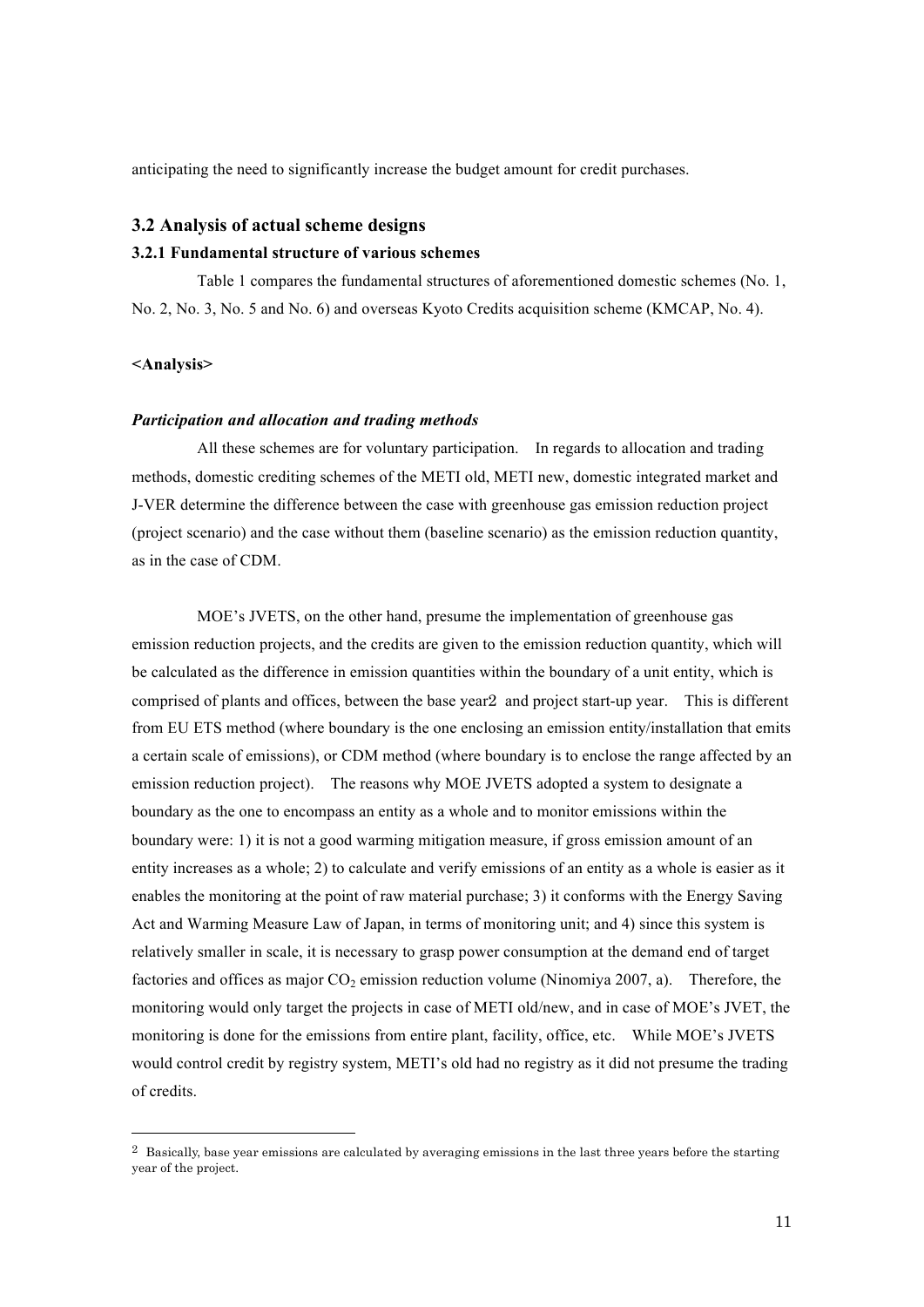|                                               | <b>Domestic Emissions Trading</b>                                                                                                  |                                                      |                                                                                                     |                                                                                                                                                                  |                                                    | Acquisition<br>from abroad |
|-----------------------------------------------|------------------------------------------------------------------------------------------------------------------------------------|------------------------------------------------------|-----------------------------------------------------------------------------------------------------|------------------------------------------------------------------------------------------------------------------------------------------------------------------|----------------------------------------------------|----------------------------|
| Names                                         | <b>MOE JVETS</b>                                                                                                                   | <b>METI</b> old                                      | <b>METI</b> new                                                                                     | <b>Domestic</b><br>integrated<br>market                                                                                                                          | <b>MOE J-VER</b>                                   | <b>KMCAP</b>               |
| Starting year                                 | Fiscal 2005<br>(pilot phase)<br>from fiscal<br>2004,<br>integrated into<br>domestic<br>integrated<br>market after<br>October 2008) | From fiscal<br>2005 till fiscal<br>2007              | Since fiscal<br>2008<br>(Integrated<br>into domestic<br>integrated<br>market after<br>October 2008) | Since October<br>2008                                                                                                                                            | Since<br>November<br>2008                          | Since fiscal<br>2006       |
| Participation                                 | Voluntary                                                                                                                          | Voluntary                                            | Voluntary                                                                                           | Voluntary                                                                                                                                                        | Voluntary                                          | NA                         |
| Allocation/Trading<br>methods                 | Mix of cap and<br>trade and<br>baseline<br>crediting Note 1<br>with trading                                                        | Baseline<br>crediting, no<br>trading                 | Baseline<br>crediting, with<br>trading                                                              | Mix of cap and<br>trade and<br>baseline<br>crediting<br>Allowances be<br>smaller of the<br>voluntary<br>action target or<br>actual<br>emissions.<br>with trading | <b>Baseline</b><br>crediting, with<br>trading      | Purchasing<br>credits      |
| Registry                                      | Yes                                                                                                                                | None                                                 | NA                                                                                                  | Yes                                                                                                                                                              | Yes                                                |                            |
| Subsidies                                     | Yes $(1/3$ of<br>reduction<br>project<br>investment, or<br>max. 200<br>Million Yen)                                                | Yes $(1/2$ of<br>reduction<br>project<br>investment) | Under review                                                                                        | None                                                                                                                                                             | None                                               | NA                         |
| Penalty                                       | None (May a<br>part of<br>subsidies to be<br>recovered, or<br>disclose the<br>name of<br>non-compliance<br>entities)               | NA                                                   | NA                                                                                                  | None                                                                                                                                                             | <b>NA</b>                                          | NA                         |
| Relationship with<br>voluntary action<br>plan | None                                                                                                                               | None                                                 | Yes (Plan used<br>for compliance<br>of VAP target)                                                  | Yes (Plan used<br>for compliance<br>of VAP target)                                                                                                               | None                                               | NA                         |
| Governance                                    | CA (Competent<br>Authority)<br>Committee                                                                                           | METI and<br>Operational<br>Entities                  | METI and<br>Operational<br>Entities                                                                 | Cabinet<br>Office, METI,<br>MOE,<br>National<br>Credit<br>Committee                                                                                              | METI, J-VER<br>Certification<br>Committee,<br>etc. | METI, MOE,<br><b>NEDO</b>  |

**Table 1 Comparison of fundamental structures of various systems**

Source: above tables prepared by author

Note 1: Although the system mainly concerns emissions reduction by projects, this is entity-base system, different from the baseline crediting system adopted by CDM and other mechanisms.

Note 2: The METI-new system has presumed the introduction from fiscal 2008. This is based on the reviews conducted at the "Review Committee for CO<sub>2</sub> emission reduction at small to medium companies" held by METI since May 2007.

Note 1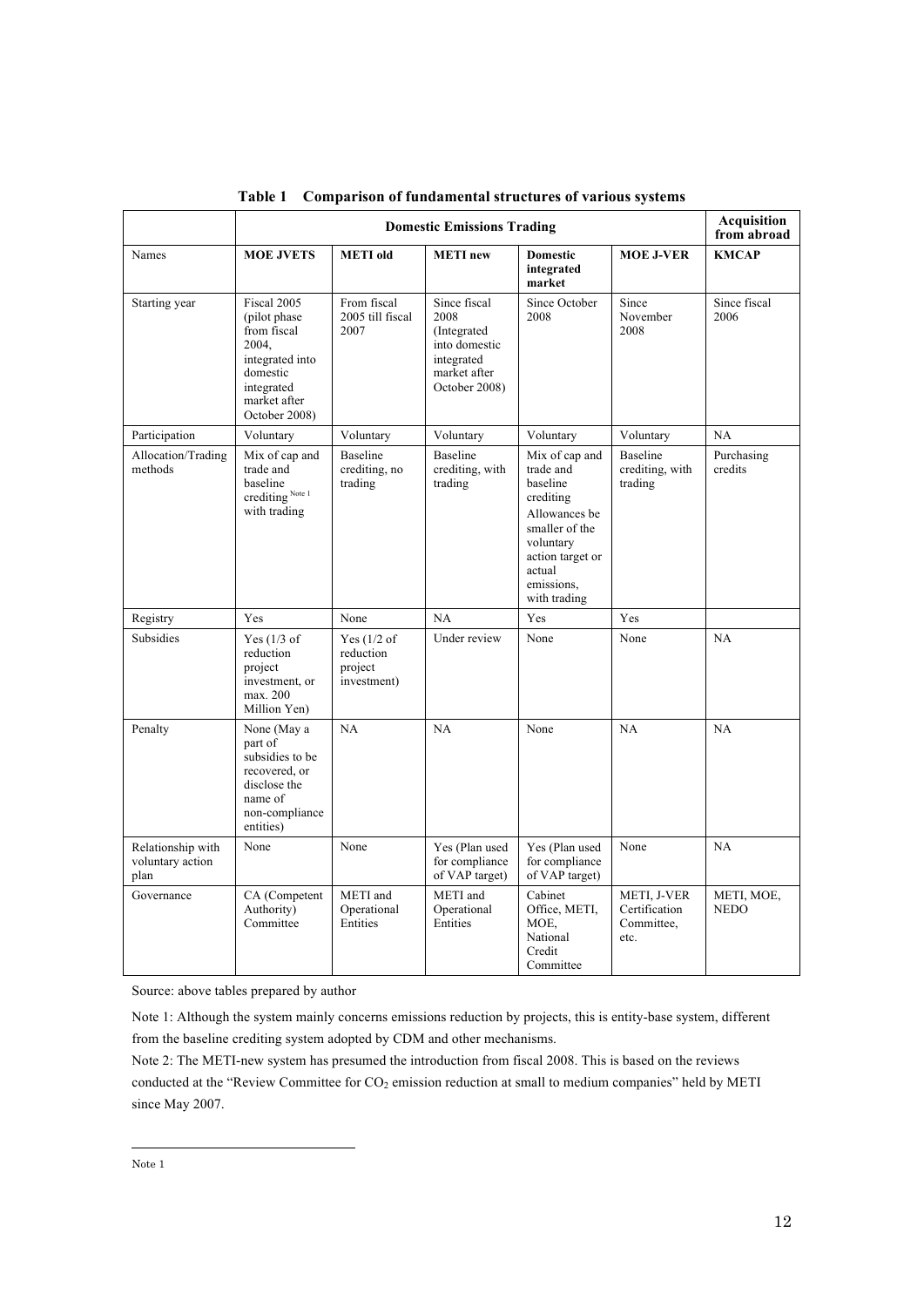Moreover, MOE JVETS prioritize projects with higher  $CO<sub>2</sub>$  emission reduction quantity per subsidy amount applied for by participating company (in other words projects with higher cost-efficiency) within the range of overall subsidy amount. Even in the international community, it is rare to find a system that combines subsidies to greenhouse gas emission reduction project and cap and trade scheme as in the case of MOE JVET.

MOE JVETS sets following four types of participants (corporations):

- (i) Participant with target Type A Participants are to commit to a certain amount of emissions reduction in exchange for the issuance of emission allowances and subsidies for the installation of CO2 emission control equipment. (Entity adopting equipment subsidies)
- (ii) Participant with target Type B Participants are to commit to at least 1% emission reduction from base year in fiscal 2008 without any equipment subsidy
- (iii) Participant with target Type C Participants are to commit to at least 1% emission reduction from base year in fiscal 2007, and at least 2% emission reduction in fiscal 2008, without any equipment subsidy

## (iv) Trading participant

In order to trade emission allowances, etc., participants are to open their accounts on the registry and conduct trading. Trading participants will not have any subsidies, or initial allocation of emission allowances.

Above Type B and Type C started since the  $3<sup>rd</sup>$  period (fiscal 2007), as the first such system to promote participation without incentives such as subsidies. As a result, the number of participating companies was fewer as expected. Only 3 companies participated as Type B and 3 companies participated as Type C. However, it is valuable to know that there are companies willing to have caps without subsidies.

As mentioned above, the MOE JVETS is an entity-based cap and trade system, so that, depending on the changes of production quantity and activity volume of an entity, some emission reduction may be achieved regardless of the implementation of greenhouse gas emission reduction project. The credits issued in such case are, in a way, "windfall" credits, unfavorable in terms of the significance of subsidies. Still, MOE started this JVETS system with windfall credit possibilities, in consideration of: 1) prioritizing the early introduction of easy-to-verify and easy-to-participate system; 2) not adopting projects with smaller emission reduction ratio; and 3)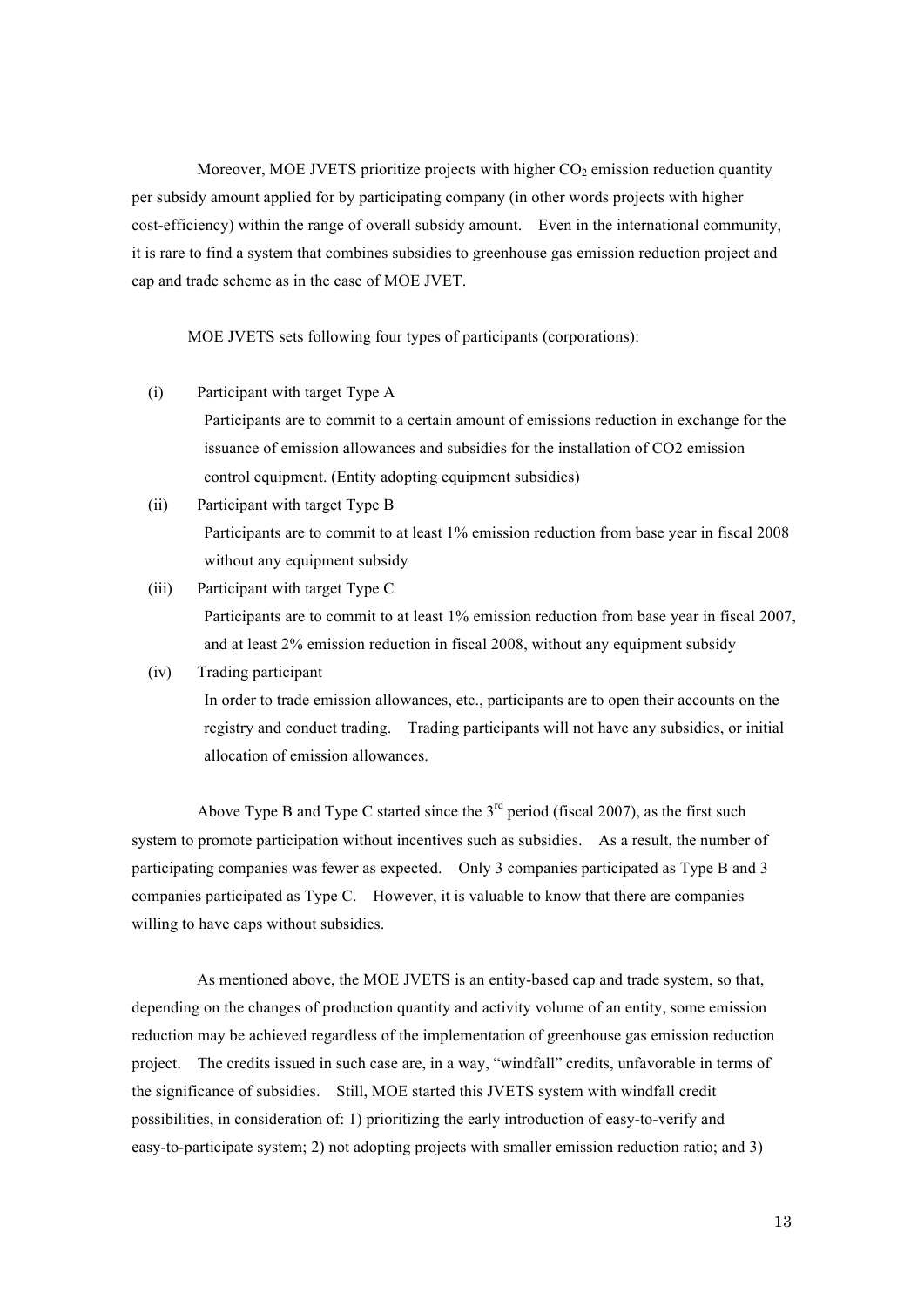confirming the implementation of projects afterward.

On the other hand, METI's old system was so-called baseline credit method, and calculated emission estimates of project implementation scenario and baseline scenario (the difference would be the amount of credits), by evaluating and estimating production plan, specification of equipment introduced under the project, and operating conditions. In the case of METI old, amount of credit issued may not necessarily coincide with the actual emission reduction quantity as the actual emissions and estimated emission would differ. Still, METI old scheme did not adjust credit amount as it did not assume any trading of credits.

In the case of domestic integrated market started its pilot phase in October 2008, all those participants of Voluntary Action Plan can voluntarily participate in this domestic integrated market. If they are to participate, they can have allowances as a smaller of actual emissions or voluntary target. Also, they can participate in a system using intensity target. In principle, this market prohibits the participation of industry as a whole, but it may become possible.

#### *Subsidies*

JVETS and METI old/new provide subsidies to project participants up to 1/3 to 1/2 of project's investment amount (MOE JVETS sets 1/3 subsidy ratio with maximum amount of 200 million Yen, while METI sets 1/2 cap on subsidy ratio). JVETS recruits participants without subsidies from their third period, while METI new and domestic crediting scheme under domestic integrate market assume that big companies are to pay for credits from small to medium enterprises and small to medium enterprises as credit suppliers will receive such cash revenue in exchange for credits. However, credit revenues received after project implementation may not be sufficient as incentives for the promotion of emission reduction projects. (Review Committee for  $CO<sub>2</sub>$  emission reduction at small to medium enterprises, 2007, B)

## *Penalty*

In case of MOE JVETS, there is no fine like the case of EU ETS  $(40 \text{ euro/ton-CO}_2)$ , or penalty. Still, companies not complying with their target may have their names disclosed, and be requested to return subsidies at the ratio relative to the amount of deficiency in credits.

### *Relationship with Voluntary Action Plan*

METI new has two main purposes, 1) to identify energy saving projects among small to medium enterprises with greater energy saving potentials, and 2) trading of credits generated from small to medium enterprises with big companies. (Review Committee for  $CO<sub>2</sub>$  emission reduction at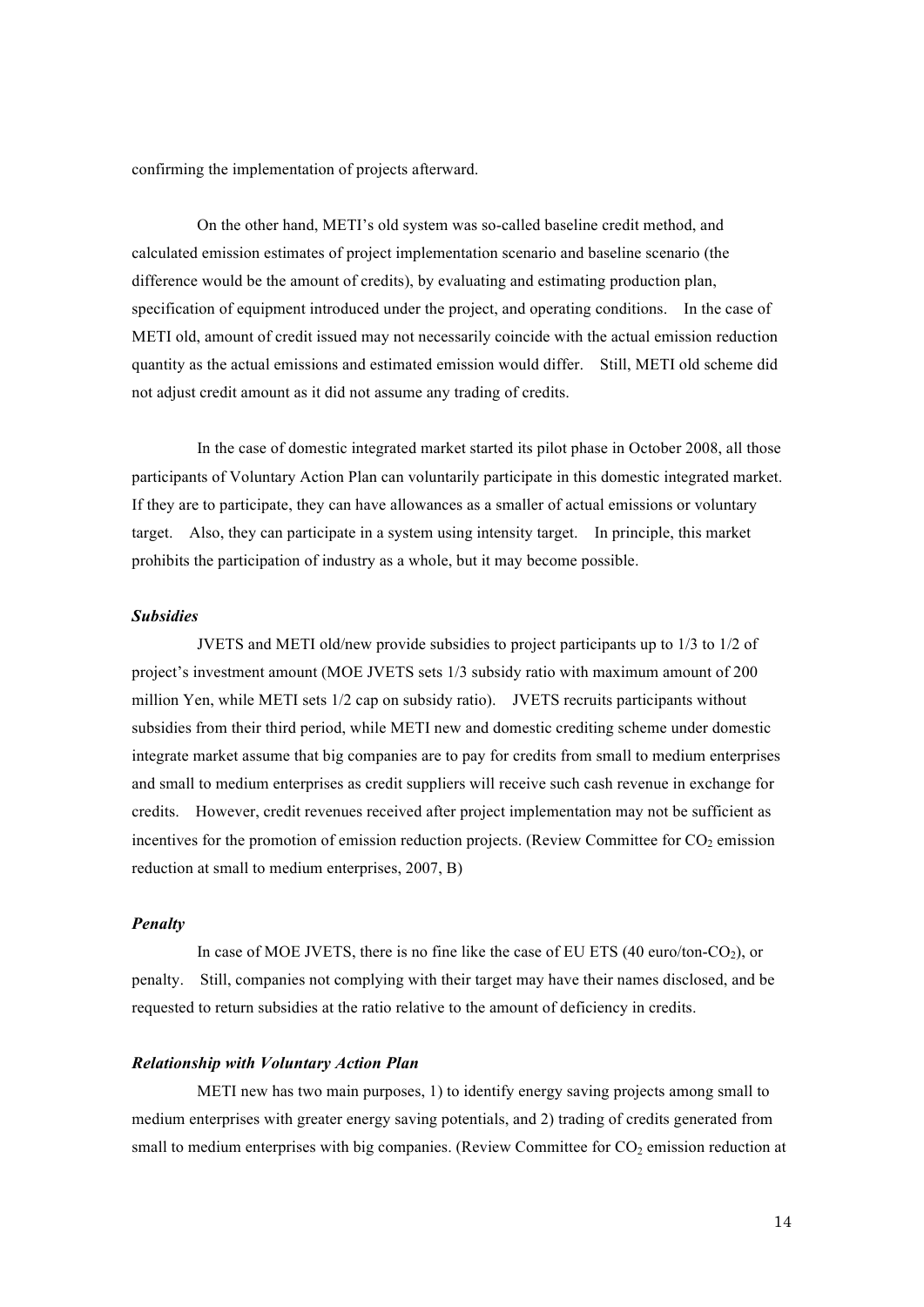small to medium enterprises, 2007, b) The latter purpose also implies that it will rescue big companies with difficulty in achieving the Voluntary Action Plan targets. As shown in Fig. 1, this leads to the establishment of domestic credit scheme in domestic integrated market (Fig. 2)

## *Governance System*

EU ETS and other schemes have each member country set own Competent Authority (CA) throughout the emissions trading schemes as a whole, which would govern the operational management starting from the domestic allocation of emission allowances to verification and monitoring. Accordingly, MOE JVETS launched a CA Review Committee in fiscal 2006 as JVETS governance organization, which was consisted of MOE officials, experts, and researchers at think tanks. (The Committee was renamed as CA Committee from fiscal 2007.) This Committee is the organization actually operates and manages the MOE JVETS as a whole. In case of METI old, the scheme was operated and managed with Operational Entity acting as a secretariat under the guidance of Ministry of Economy, Trade and Industry, since the scheme itself was smaller scale than MOE JVETS. The governance systems for domestic integrated market and J-VER are not established yet, but the government plans to create a domestic credit management committee in case of domestic crediting scheme involved in the former, and J-VER certification and operation committee in case of the latter as operational and management organizations.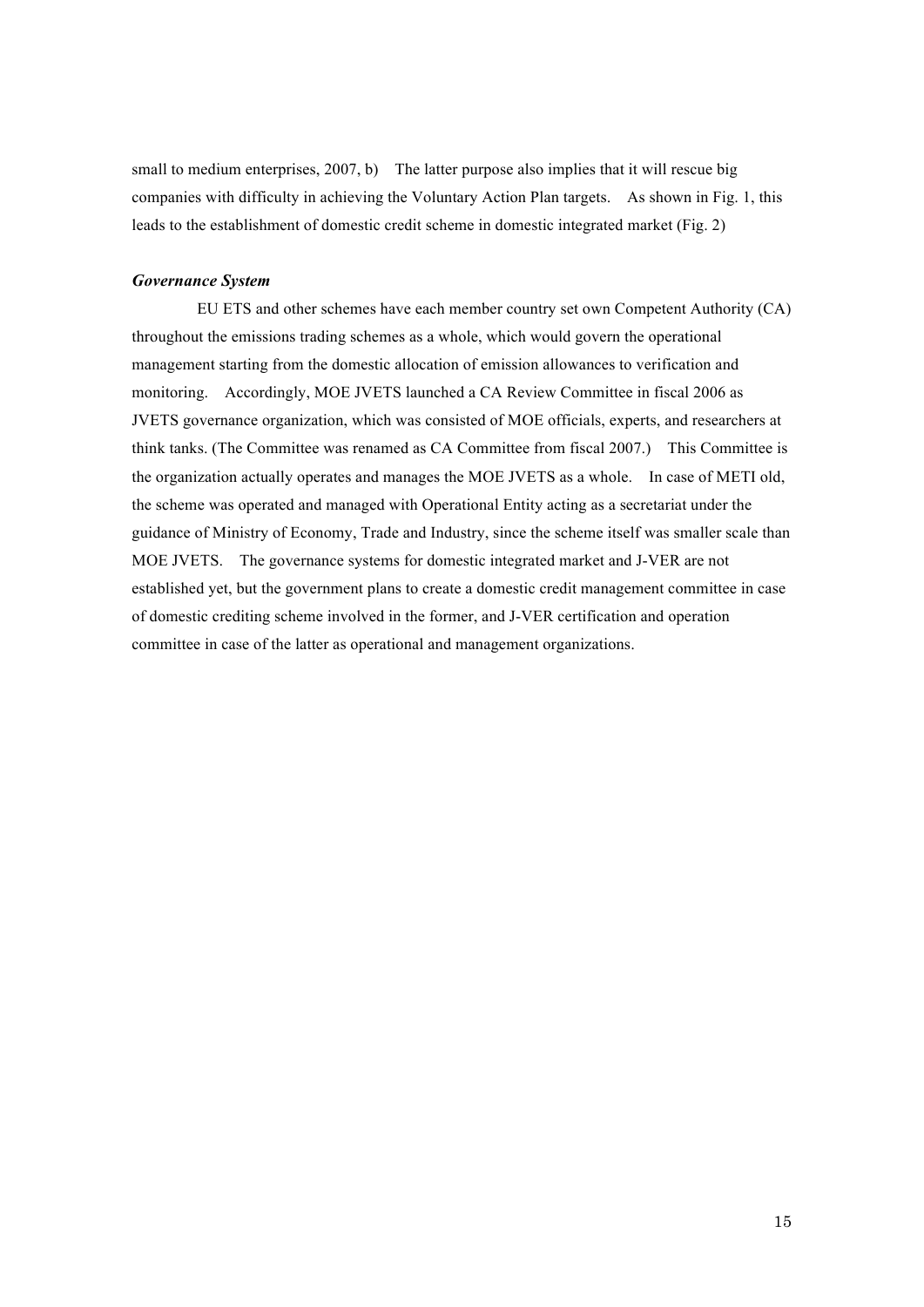

Fig. 2 Image of CO<sub>2</sub> domestic credit trading under METI new

Source: author prepared the above figure from Fujiwara (2007, b), Yoshida (2007), Review Committee of CO2 emission reduction at small to medium enterprises (2007, a), and Review Committee of CO2 emission reduction at small to medium enterprises (2007, b).

## **3.2.2 Stringencies of credit certification (additional criteria, double counting and verification method and cost)**

Table 2 compares stringencies in credit certification among various systems.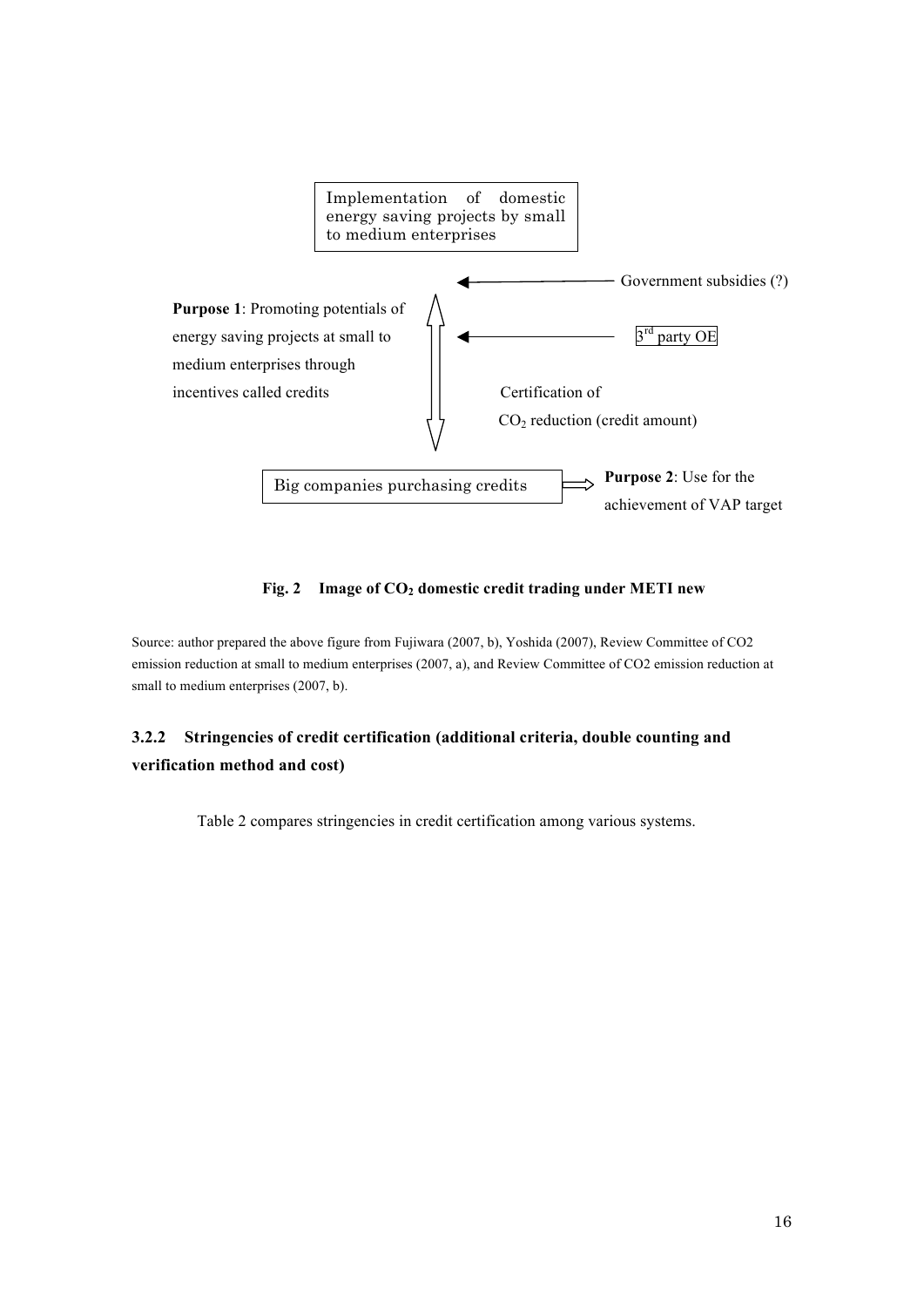|                           | <b>Domestic emissions trading</b>                                                                                                                                 |                                                       |                                                                                                                                                                      |                                         |                                                                                                                                                                               | <b>Acquisition</b><br>from<br>overseas |
|---------------------------|-------------------------------------------------------------------------------------------------------------------------------------------------------------------|-------------------------------------------------------|----------------------------------------------------------------------------------------------------------------------------------------------------------------------|-----------------------------------------|-------------------------------------------------------------------------------------------------------------------------------------------------------------------------------|----------------------------------------|
| <b>Names</b>              | <b>MOE JVETS</b>                                                                                                                                                  | <b>METI</b> old                                       | <b>METI</b> new                                                                                                                                                      | <b>Domestic</b><br>integrated<br>market | $J-VER$                                                                                                                                                                       | <b>KMCAP</b>                           |
| Additionality<br>criteria | Not so<br>stringent (Post<br>confirmation<br>of project's<br>execution,<br>accept projects<br>as long as they<br>reduce gross<br>emissions<br>within<br>boundary) | Not so<br>stringent in<br>confirming<br>additionality | Not so<br>stringent in<br>confirming<br>additionality<br>(EX. a<br>project with<br>two or more<br>years in<br>investment<br>recovery is<br>considered<br>additional) | Not<br>determined<br>yet                | Stringent<br>criteria in<br>confirming<br>additionality<br>(EX. a<br>project with<br>less than 3<br>years in<br>investment<br>recovery is<br>not<br>considered<br>additional) | NA                                     |
| Verification<br>cost      | $1.2 \text{ to } 1.5$<br>million Yen<br>(Both for base)<br>year and<br>execution<br>year)                                                                         | Less than<br>100,000<br>Yen                           | <b>Not</b><br>determined<br>yet                                                                                                                                      | <b>Not</b><br>determined<br>yet         | <b>Not</b><br>determined<br>yet                                                                                                                                               | <b>Not</b><br>determined<br>yet        |

## **Table 2 Comparison of stringencies in credit certification among various systems**

 Source: above table prepared by author based on interviews with relevant personnel at ministries and agencies as well as operational entities, Fujiwara (2007, b), Yoshida (2007), Global Environmental Measures Promotion Headquarter (2008), and MOE (2008)

### **<Analysis>**

## *Additionality criteria and double counting*

Needless to say that the biggest issue in project base systems is additionality. In other words, if additionality criteria is set leniently, it will lead to the generation of credits for free riders, which were to implement the project whether the system was in place or not, resulting in the overall increase in greenhouse gas emissions. In regards to the methodology to confirm additionality, MOE's JVETS and METI's old/new cannot be described as stringent systems as they do not ask for the scale of investment profitability in greenhouse gas emission reduction projects. As mentioned above, MOE JVETS aims to reduce gross emissions within the boundary, so it may be argued that leniency in additionality criteria is acceptable as long as the implementation of the project is confirmed. In case of METI new, the "Review Committee for  $CO<sub>2</sub>$  emission reduction in small to medium enterprises" held by the Ministry of Economy, Trade and Industry discussed the policy to accept additionality of a project if investment recovery (pay-back periods) will take two years or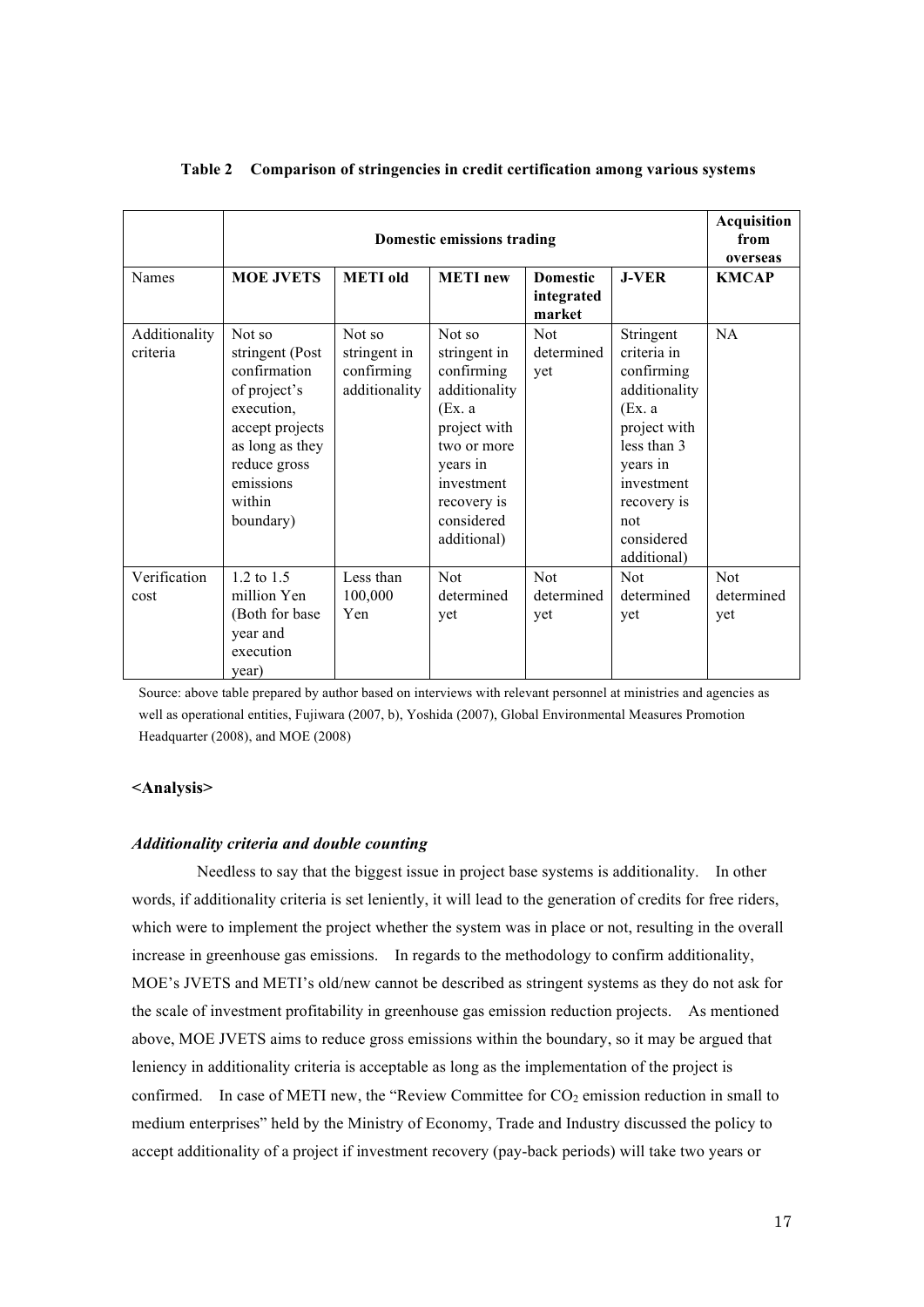longer. (Yoshida, 2007) This may be considered more lenient than the additionality criteria of CDM, even for the smaller scale of the projects.

Furthermore, the proposal of domestic integrated market announced on October 21, 2008, had no description of any additional criteria. In case of J-VER, a fuel-switching project with payback periods in less than 3 years is considered non-additional. Moreover, if a big company uses the emission reduction of a small to medium enterprise, which is a participating company of the VAP or a subsidiary company located within the entity boundary of Voluntary Action target, as a credit, it is a double count of the same emissions reduction, so will not actually contribute to the compliance with Japan's Kyoto Protocol target. In case of Voluntary Action Plan targets participated by industries as a whole, their entity boundaries are quite oblique, raising the likelihood of double counting.

Nevertheless, if a big company is allowed to claim the achievement of Voluntary Action Plan target through the trading of non-additional credits or double-counting of credits, it will not contribute to the achievement of Japan's Kyoto target, but adversely affect the target achievement, as it will actually increase emissions.

## *Verification method and cost*

The cost associated with the verification of greenhouse gas emission reduction projects performed by operational entities may correlate with the stringency of verification. The more stringent the verification work, the higher the cost of verification. In order to expand and develop a system, however, it is necessary to lower the verification cost. In other words, it is necessary to balance the costs and quality of verification.

In case of MOE JVETS, a Monitoring Reporting Guideline (MRG) has been developed based on the study of precedents among other countries. Since July 2007, they started the use of emission control system (called "Kaiketsu-Shiottsu"), which incorporates this MRG. The adoption of this system has improved efficiencies in application, calculation, monitoring and verification from the fiscal 2007 ( $3<sup>rd</sup>$  period) compared with the year before. However, due to the almost mandatory regulations to have operational entity personnel visit the site of target facilities, upon the verification of base year and implementation year emissions, the verification under MOE JVETS can cost from 1.2 to 1.5 million yen (the cost to be paid to operational entities, for base year and implementation year, and verification fee to be borne by MOE.)

In case of METI old, the verification cost was less than 100,000 Yen, as it adopted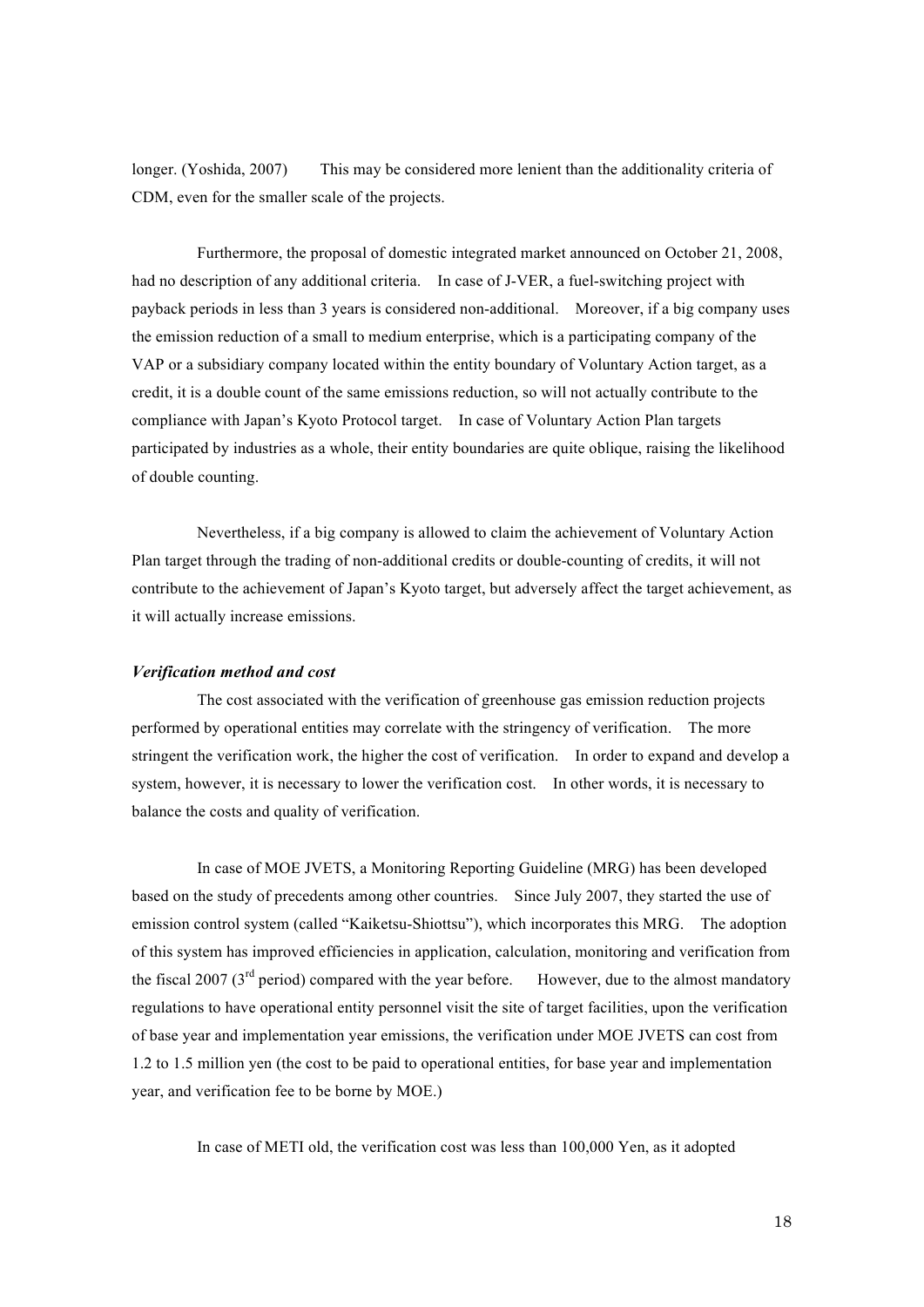simplified method in verification, such as no monitoring after the implementation of the project. In this case, however, the lowering of verification cost might invite excess-issuance of credits exceeding the actual amount of emission reduction, since METI old issued credits, in principle, based on the verification of  $CO<sub>2</sub>$  emission reduction calculation sheet submitted upon the application, and would not require monitoring after the implementation of the project, for simplification purpose.

In case of MOE JVETS, on the other hand, the scheme is designed in a way so that the project development document (PDD) for equipment subsidies, which is related to voluntary reduction target, and to be submitted upon application, will be used only for assessing the cost-efficiency of a project, while actual emission allowances will be issued based on the certified calculation report for emissions in the base year and the year of implementing reduction measures (= actual value). So, it will prevent the excess issuance of credits.

The MRG and emission control system of MOE JVETS were created by MOE under the cooperation of CA Committee through intensive discussion of one and a half year among think tanks and Operational entities. They refer to various systems adopted in EU member countries, while taking due attention to Japanese laws and acts (for example, Measurement Act, Fire Prevention Law, High Pressure Gas Safety Act, etc.). Especially the emission control system is an IT system linking project participants, Ministry of Environment, Operational Entities, and CA Committee through Internet, not only contributing to the efficiency improvement in registration and verification, but also preparing for the future prospects of increase in project participants.<sup>3</sup>

Domestic crediting system adopts relatively simplified rules on calculation, verification and control, as it is, in principle, a negotiated transaction a big company and a small to medium enterprise, and does not assume the distribution of credits in the market.

### **3.2.3 Participating companies and their projects**

Table 3 indicates the number of participating companies and the description (type) of projects for various schemes (except domestic integrated market and J-VER)

 <sup>3</sup> URL for Japan's emission control system "Kaiketsu-Shiotti" is: https://www.ems.registry.go.jp/imart/ems.portal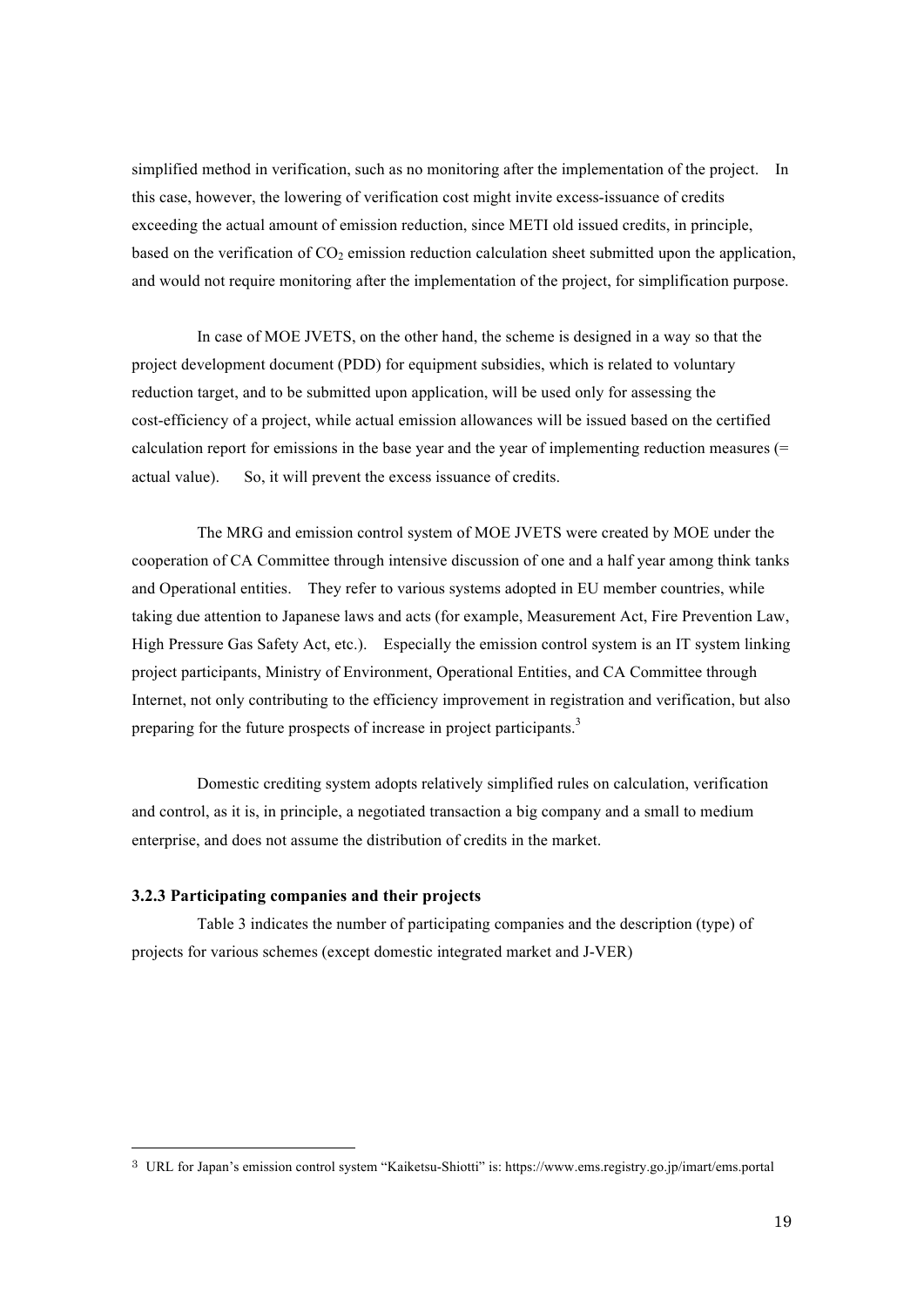|                                                | Domestic emissions trading                                                                                                                                                                 | <b>Acquisition from</b><br>abroad                                                                                                                                                                |                                                   |                                                                                                                                                            |
|------------------------------------------------|--------------------------------------------------------------------------------------------------------------------------------------------------------------------------------------------|--------------------------------------------------------------------------------------------------------------------------------------------------------------------------------------------------|---------------------------------------------------|------------------------------------------------------------------------------------------------------------------------------------------------------------|
| Names                                          | <b>MOE JVETS</b>                                                                                                                                                                           | <b>METI</b> old                                                                                                                                                                                  | <b>METI</b> new                                   | <b>KMCAP</b>                                                                                                                                               |
| Number of<br>participating<br>companies (note) | Fiscal 2005: 31<br>Fiscal 2006: 58<br>Fiscal 2007: 61                                                                                                                                      | Fiscal 2005: 40<br>Fiscal 2006: 17<br>Fiscal 2007: NA                                                                                                                                            | <b>NA</b>                                         | Fiscal 2006: 5                                                                                                                                             |
| Types of<br>participating<br>companies         | Big companies and<br>small to medium<br>companies                                                                                                                                          | Small to medium<br>companies                                                                                                                                                                     | Big companies and<br>small to medium<br>companies | 2 Japanese, 2<br>Chinese, and 1<br><b>British</b>                                                                                                          |
| Project<br>description                         | Boiler renewal/fuel<br>switching,<br>co-generation, AC<br>efficiency<br>improvement, efficient<br>lighting, better<br>insulation, operational<br>improvement, efficient<br>equipment, etc. | Boiler renewal/fuel<br>switching,<br>co-generation, AC<br>efficiency<br>improvement,<br>efficient lighting,<br>better insulation.<br>operational<br>improvement,<br>efficient equipment,<br>etc. | NA.                                               | Power generation<br>using wastes, hydro,<br>$N2O$ thermal<br>decomposition,<br>power generation<br>using blast furnace<br>gas, biomass power<br>generation |

### **Table 3 Comparison of various systems in terms of participating companies**

Source: author prepared above table in reference to Fujiwara (2007, a), Yoshida (2007), Ministry of Environment (2005), Ministry of Environment (2006, a), Ministry of Environment (2006, b), Ministry of Environment (2007, a), Ministry of Environment (2007, b), and NEDO (2007)

Note: KMCAP participating companies are providers of credits (sellers).

Note: Number of actually participating companies may differ from planned (number of companies accepted into the system), due to their withdrawal from the system. Also, the multiple numbers of companies may jointly participate in a project as a group, so the number of participating companies actually means the number of participating groups.

## **<Analysis>**

MOE JVETS and METI old had 222 facilities (sum of 4 terms, i.e. fiscal 2005, fiscal 2006, fiscal 2007 and fiscal 2008) and 57 facilities (sum of fiscal 2005 and fiscal 2006) participated, respectively. MOE JVETS has several member companies of Voluntary Action Plan participating, but in case of METI old, participating companies are mostly small to medium enterprises. When classified by their sectors, total 189 companies participating MOE JVETS for fiscal 2005 and 2006 were foods (31%), businesses (20%), textile and fiber (13%), pulp and paper (10%), chemicals (10%), metal (8%), and ceramics (8%). (Ninomiya, 2007) In terms of the types of projects, 40 companies participating METI old in fiscal 2005 can be divided into boiler renewal/fuel switching (28%), co-generation (12%), air conditioner efficiency improvement (20%), efficient lighting (10%), insulation improvement (8%), operational improvement (10%), and efficient equipment, etc. (12%)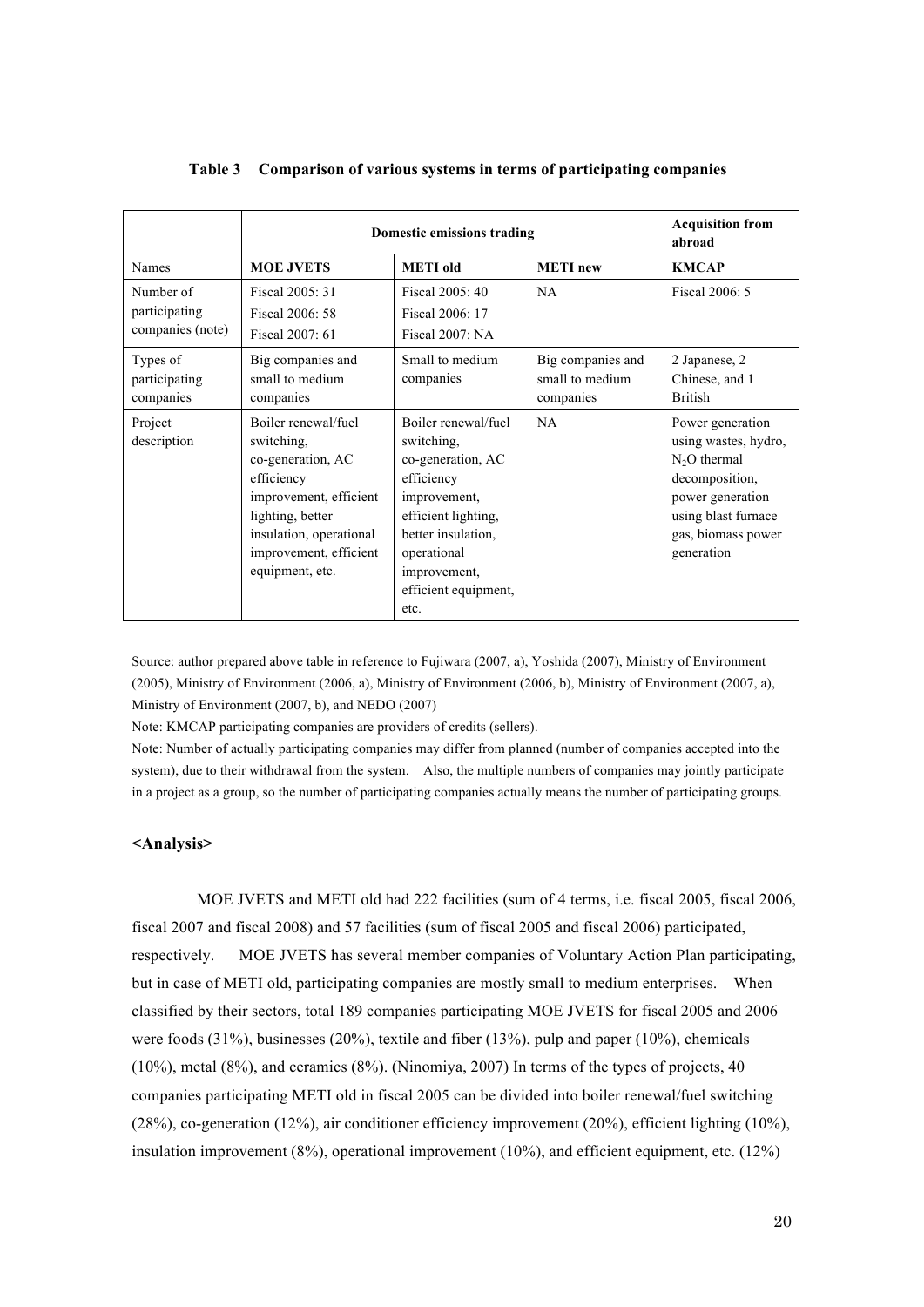(Global Industrial Social Progress Research Institute, 2007) The composition of project types may reflect the strong influence of oil price increase in recent years.

## **3.3 Cost-efficiency**

Table-4 indicates the values related to cost efficiency of various systems (excluding domestic integrated market and J-VER).

## **<Analysis>**

### *Government budget*

Government budget for all these systems was from the Special Energy-related Account. Total budget amount for MOE JVETS and KMCAP shows tendency to either maintain or somewhat increase, while that of METI new is almost ten times as much as that of METI old.

### *Reduction quantities*

Both MOE JVETS and METI old indicate that their emission reduction quantities are relatively smaller than the average CDM projects, as a whole or in average. The fact that these schemes are mainly for  $CO<sub>2</sub>$  reduction projects and for small to medium enterprises could be the reason. In case of JVETS, however, the reduction ratio of base year in some projects were higher than the average ratio of EU ETS projects, indicating that these participating companies accepted relatively higher reduction targets. In case of KMCAP for the purchase of CDM credits, the acquired reduction quantity was less than the target amount. The reason could be the rise in purchasing prices over the prices assumed when MOE made budget request to the Ministry of Finance.

#### **Cost-efficiency**

Table 5 shows the cost-efficiency of MOE JVETS and METI old in details. Here, the cost efficiency is considered as "subsidy amount divided by the sum of estimated emission reduction quantities for legal service life of the project". Table-6 shows the result of credit trading performed by the participating companies of MOE JVETS in its first and second periods, in details. During the first period, most credit transactions were done immediately before the credit depreciation time limit of the first period, i.e. August 31, 2007, according to the transaction log.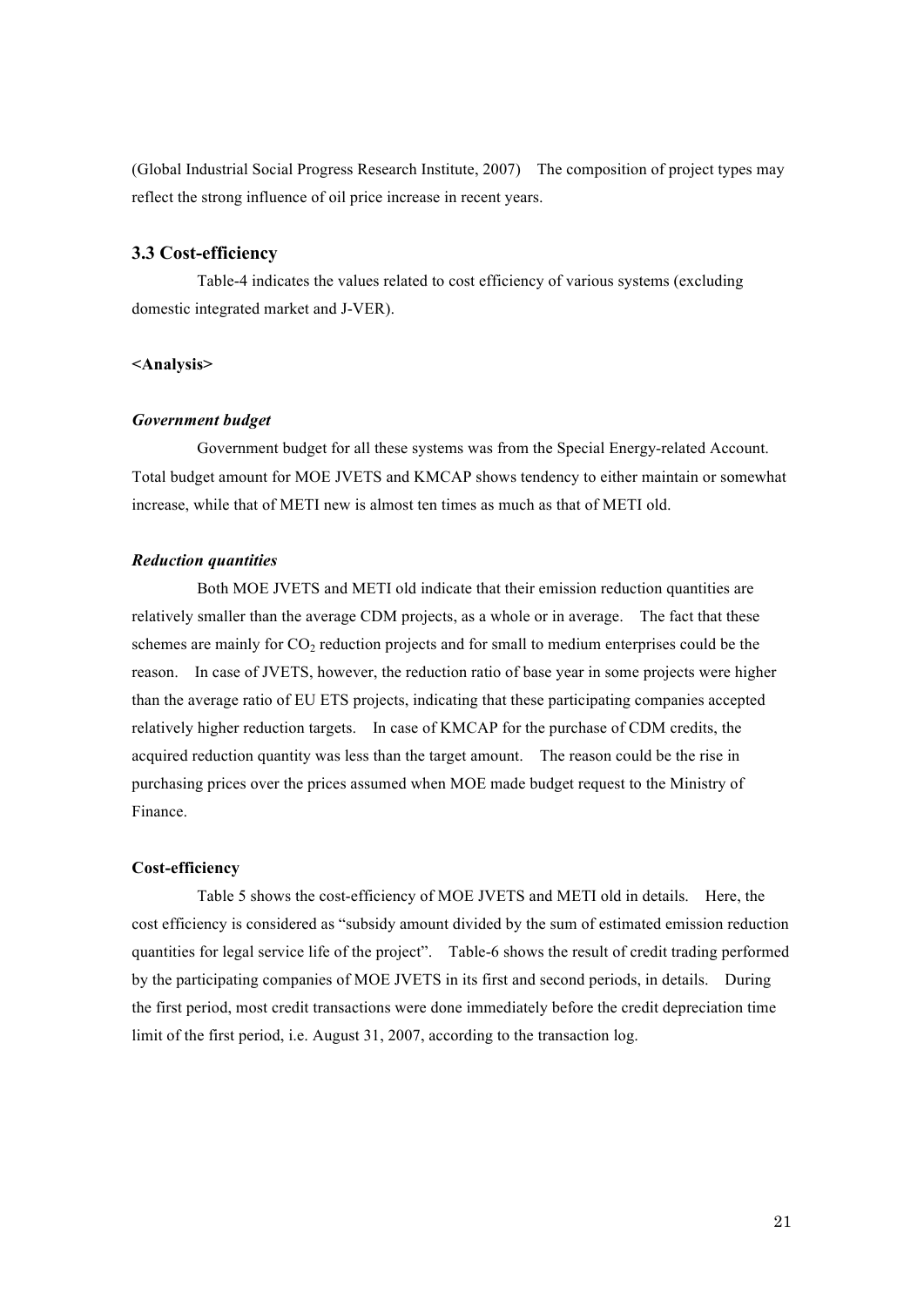|                                                                    | Domestic emissions trading                                                                                                               | <b>Acquired from</b><br>abroad                                                                                                       |                                                         |                                                                                                                                                                                                                  |
|--------------------------------------------------------------------|------------------------------------------------------------------------------------------------------------------------------------------|--------------------------------------------------------------------------------------------------------------------------------------|---------------------------------------------------------|------------------------------------------------------------------------------------------------------------------------------------------------------------------------------------------------------------------|
| Name                                                               |                                                                                                                                          |                                                                                                                                      |                                                         | <b>KMCAP</b>                                                                                                                                                                                                     |
| Government budget<br>amount (Note-1)                               | <b>MOE JVETS</b><br>Fiscal 2005: about 2.6<br>billion Yen<br>FY 2006: 3.5 BY<br>FY 2007: 3.1 BY<br>FY 2008: 3.0 BY                       | <b>METI</b> old<br>FY 2005: 0.6 BY<br>FY 2006: 0.3 BY<br>FY 2007: 0.4 BY                                                             | <b>METI</b> new<br>FY 2008: 0.45 BY<br>(budget request) | FY 2006: 4.9 BY<br>(excluding)<br>administrative expense)<br>Limit on national<br>budget allowance:<br>12.24 BY (FY2006 -<br>FY2013)<br>FY 2007: 12.2 BY (w/o<br>Adm. Expense)<br>National budget                |
|                                                                    |                                                                                                                                          |                                                                                                                                      |                                                         | allowance: 40.7 BY<br>$(FY2007 - FY2013)$<br>FY 2008: 31.5 BY<br>(Budget request)                                                                                                                                |
| Reduction Qty<br>(each year, t-CO <sub>2</sub> /yr.)<br>$(Note-2)$ | FY 2005: 276,380<br>(21% reduction from<br>base year)<br>FY 2006: 229,405<br>$(20\%$ reduction)<br>FY 2007: 280,192<br>$(25%$ reduction) | FY 2005: 15,832<br>FY 2006: 4,185                                                                                                    |                                                         | Acquisition target for<br>fiscal 2006: 17.8<br>million<br>Actual acquisition in<br>FY 2006: 6.38 million<br>Acquisition target for<br>FY 2007: 44.49 million<br>Actual acquisition for<br>FY 2007: 16.66 million |
| <b>Reduction Qty</b><br>(Scheme as a whole,<br>$t$ - $CO2$ )       | 6.6 million (Total<br>reduction in the<br>projects of FY 2005<br>participants and FY<br>2006 participants)                               | $20,017$ (total of FY<br>2005 and FY 2006)                                                                                           | NA                                                      | NA.                                                                                                                                                                                                              |
| Reduction Qty<br>(average per project,<br>$t$ -CO <sub>2</sub> )   | 5,883/yr (average per<br>project of FY 2005 and<br>FY 2006)                                                                              | 328/yr (average per<br>project of FY 2005 and<br>FY 2006)                                                                            | NA                                                      | NA                                                                                                                                                                                                               |
| Cost-efficiency                                                    | About 1,000 Yen/t-CO <sub>2</sub><br>(Considering the cost<br>born by participants,<br>about 3,000 to 6,000<br>Yen/t- $CO2$ ) (Note-3)   | About 4,500 Yen/t-CO <sub>2</sub><br>(Considering the cost<br>born by participants,<br>about 6,000 to 12,000<br>$Yen/t-CO2$ (Note-5) | NA                                                      | 1,911 Yen/t-CO <sub>2</sub><br>$(Note-6)$                                                                                                                                                                        |
| Transaction cost<br>$(Note-4)$                                     | 1,212 Yen/t-CO <sub>2</sub> (FY<br>2005)<br>1,250 Yen/t-CO <sub>2</sub> (FY<br>2006)                                                     | NA                                                                                                                                   | NA                                                      | NA                                                                                                                                                                                                               |
| Co-benefits (domestic)                                             | Yes                                                                                                                                      | Yes                                                                                                                                  | Yes                                                     | No                                                                                                                                                                                                               |

**Table 4 Budget, reduction quantity, cost-efficiency, transaction prices, co-benefits, etc. of various schemes**

Source: author prepared the above table in reference to: Fujiwara (2007, a), Fujiwara (2007, b), Yoshida (2007), Ninomiya (2007, b), MOE (2005), MOE (2006,a), MOE (2006, b), MOE (2007, a), MOE (2007, b), MOE (2008, b), NEDO (2007), NEDO (2008), Denki Shimbun August 24, 2007.

Note-1: Due to participant's withdrawal and for other reasons, the budget amount and actual expense (actual expenditure from government budget) may differ in many cases. In this paper, however, we did not find any vast difference in amounts between the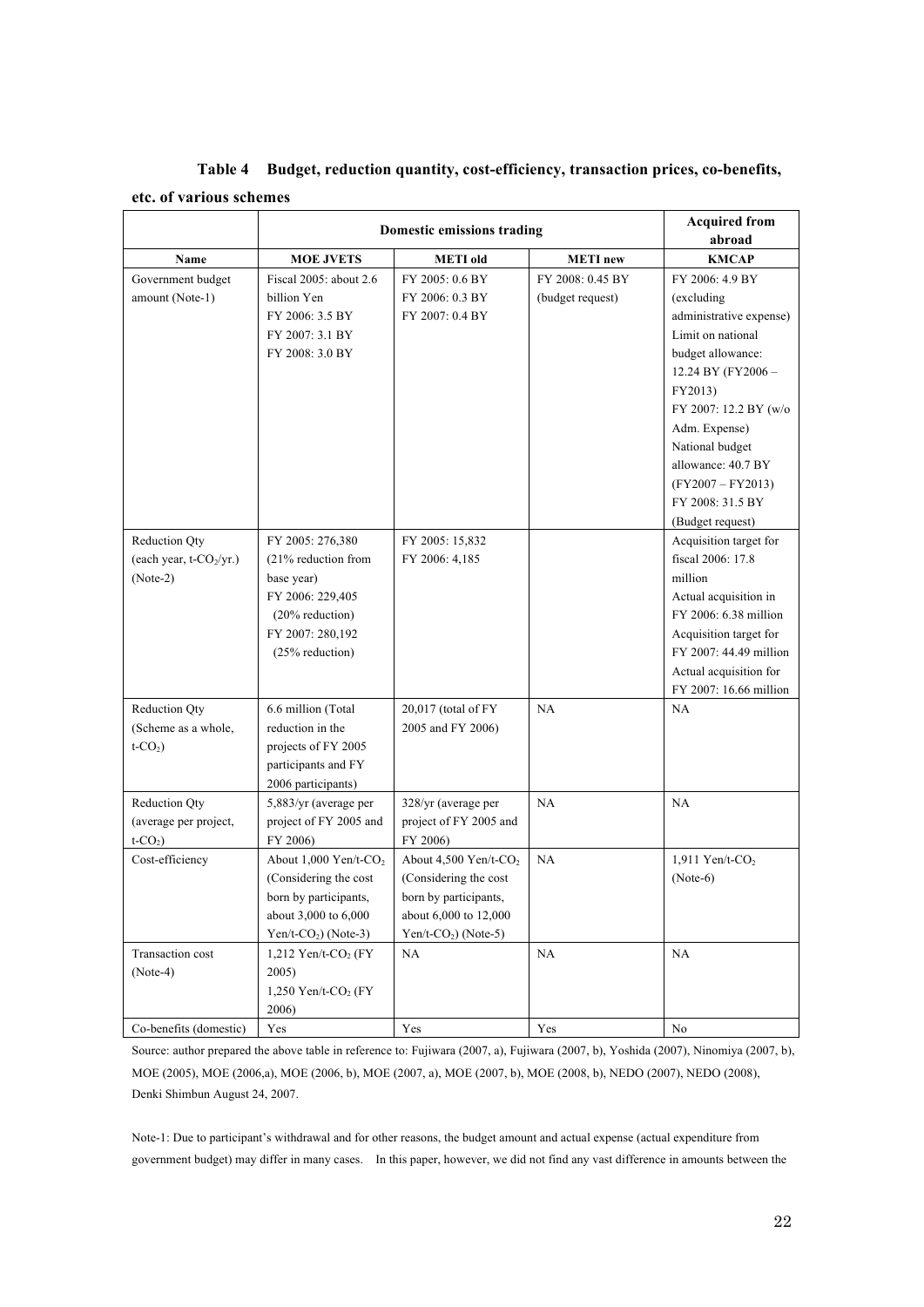budget and actual expenditure.

Note 2: For FY 2005 participants, actual emission reduction year will be FY 2006.

Note 3: The values of cost efficiency for MOE JVETS when considering the cost born by participants (3,000 Yen to 6,000 Yen) are the values when the MOE's subsidy ratio (1/3) was taken into account (according to the values published by MOE). They differ depending on the year (refer to Table-5 below).

Note 4: Value for fiscal 2005 is the average price of transactions through emission trading system of Mitsubishi Research Institute only. (Refer to the Table 6 below).

Note:5: Cost efficiency of METI old was calculated by the author on the assumption that the legal service life of equipment introduced is 12 years for MOE JVETS participants. They are not the government published values (Refer to Table-5 below). Note 6: The value of 1,911 Yen as cost efficiency of KMCAP is the National budget allowance for fiscal 2006 to 2013 (12.24 billion yen ) divided by actual credit acquisition amount (6.38 million ton ). It is author's calculation and not a government published value.)

|                                                                               |            | <b>MOE JVETS</b> | <b>METI</b> old |           |         |
|-------------------------------------------------------------------------------|------------|------------------|-----------------|-----------|---------|
| Fiscal Year                                                                   | 2005       | 2006             | 2007            | 2005      | 2006    |
| Total subsidies (1000)<br>Yen)                                                | 2,596,340  | 3,511,477        | 3,063,405       | 600,000   | 300,000 |
| Total emission<br>reductions in legal<br>service life $(t$ -CO <sub>2</sub> ) | 3,75,0,311 | 2,848,358        | 1,728,611       | 1,894,984 | 50,220  |
| Cost-efficiency<br>$(Yen/t-CO2)$                                              | 692        | 1,233            | 1,772           | 3,158     | 5,973   |

#### **Table 5 Cost-efficiency of MOE JVETS and METI old**

Source: above table was prepared by the author in reference to: MOE (2005), MOE (2006, a), MOE (2006, b), MOE (2007, a), MOE (2007, b), Fujiwara (2007m b), and Yoshida (2007)

Note: Emission reduction amount for legal service life is calculated by multiplying emission reduction estimates per year with the number of years in the legal service life of installed equipment. In case of MOE JVETS, the numbers are published upon the announcement of participants accepted. (It may differ from actual reduction due to participants' withdrawal from the program.) In case of METI old, the value was calculated by the author with the assumption that legal service life of equipment installed under the project would be 12 years, in reference to the values indicated in MOE JVETS. Note that the costs shown in this table are initial costs and do not include operating and management expenses. Also note that the values shown for MOE JVETS are the estimates given when MOE announced the names of participants accepted in the program.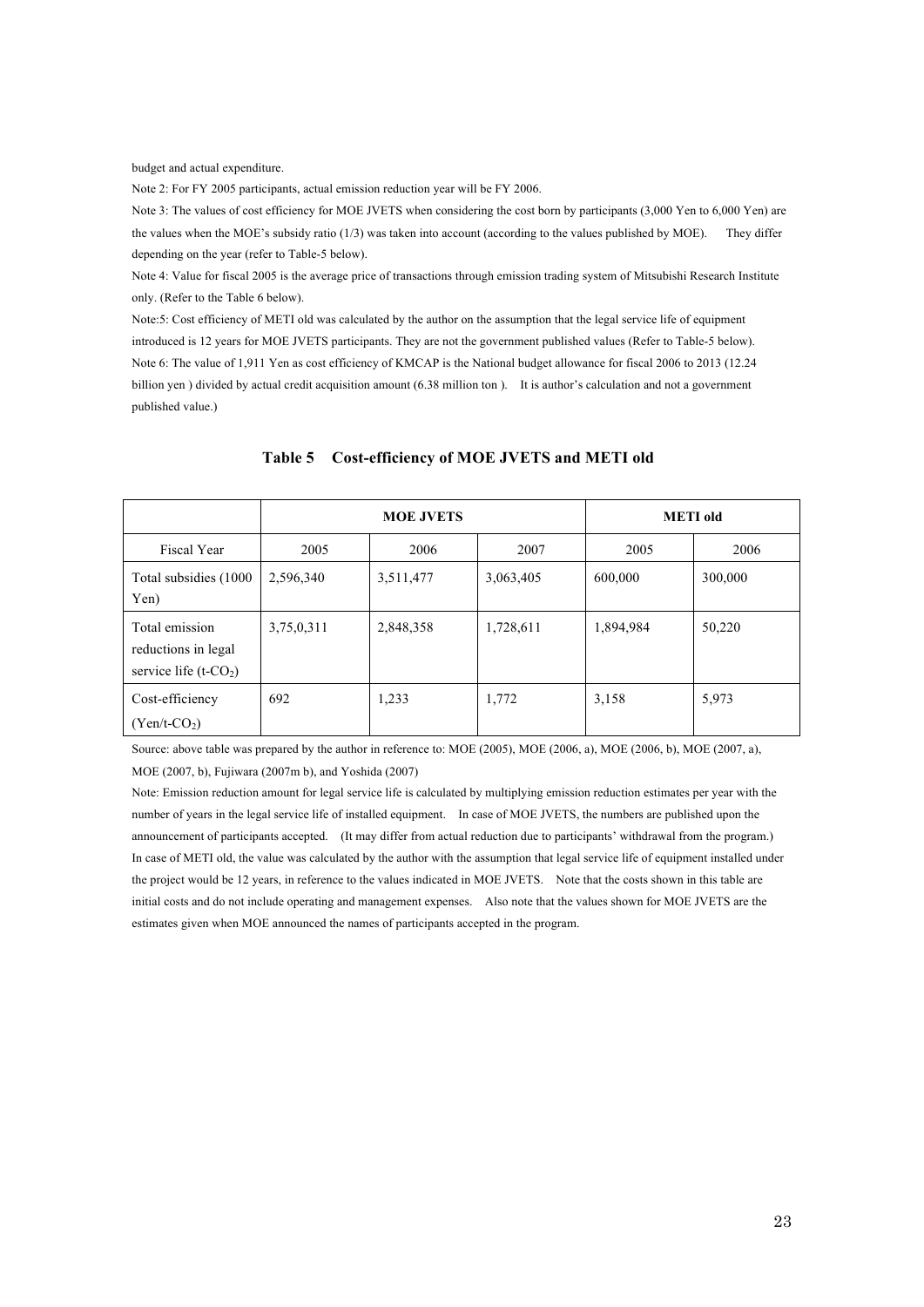|                             | <b>Gross</b><br>transaction<br>amount (Yen)<br>(GHG-Trade) | Gross<br>transaction<br>volume $(t$ - $CO2)$ | Average<br>transaction<br>price<br>(GHG-trade) | <b>Maximum</b><br>transaction<br>price<br>(GHG-trade)<br>$(Yen/t-CO2)$ | <b>Minimum</b><br>transaction<br>price<br>(GHG-trade)<br>$(Yen/t-CO2)$ |
|-----------------------------|------------------------------------------------------------|----------------------------------------------|------------------------------------------------|------------------------------------------------------------------------|------------------------------------------------------------------------|
| FY 2005: 24<br>transactions | 21,796,050                                                 | 82,624                                       | 1,212                                          | 2,500                                                                  | 900                                                                    |
| FY 2006: 51<br>transactions | <b>NA</b>                                                  | 54,643                                       | 1,250                                          | <b>NA</b>                                                              | <b>NA</b>                                                              |

**Table 6 Credit transaction amount and transaction prices of MOE JVETS**

Source: MOE (2007, c), MOE (2008, b), Mitsubishi Research Institute GHG-trade website (www.ghg-trade.com, September 5, 2007)

Note: Number of transactions and gross transaction quantities are MOE's data (for fiscal 2006, average transaction price is also MOE's data). In case of fiscal 2005, on the other hand, gross amount, average transaction price, maximum price and minimum price are those only for transactions through GHG-trade, which was created by the Mitsubishi Research Institute for MOE JVETS (number of transaction: 13, and total transaction quantity: 17,987 t-CO2). Other transactions were those mediated by transaction participants, and over-the-counter transaction among project participants.

In case of MOE JVETS, cost efficiency including the cost born by participating companies was in the range of 3,000 - 6,000 Yen/t-CO<sub>2</sub>. In case of METI old, the cost efficiency can be 6,000  $-12,000$  Yen/t-CO<sub>2</sub>, if calculated as in the case of MOE JCETS.

Due to smaller number of samples, and early stage of introduction, the comparison of MOE JVETS and METI old is difficult, considering the significant differences in the scale of participating companies, types of projects, and budget amount. Still, one reason why MOE JVETS tends to show better cost-efficiency can be because MOE JVETS specifically request higher cost efficiency as a condition of project acceptance, so participating entities may add emission reductions from greenhouse gas emission reduction projects that are not the subject of subsidies.<sup>4</sup>

In case of small to medium enterprises, lack of information and fund procurement for capital investment may act as obstacles against energy saving investment. (Review Committee on  $CO<sub>2</sub>$  emissions reduction at the small to medium enterprises, c) Therefore, if a scheme provides greater scale of subsidies and credits, and government and businesses communicate more information on energy saving equipment and devices, more cost-effective projects may be developed

 $\overline{a}$ 

<sup>4</sup> Other reductions are those from the projects without subsidies. MOE publishes the emission reduction costs

 $(1,298 \text{ Yen/t-CO}_2)$  of projects subjected to subsidy provision for fiscal 2005 participants only. (MOE, 2005)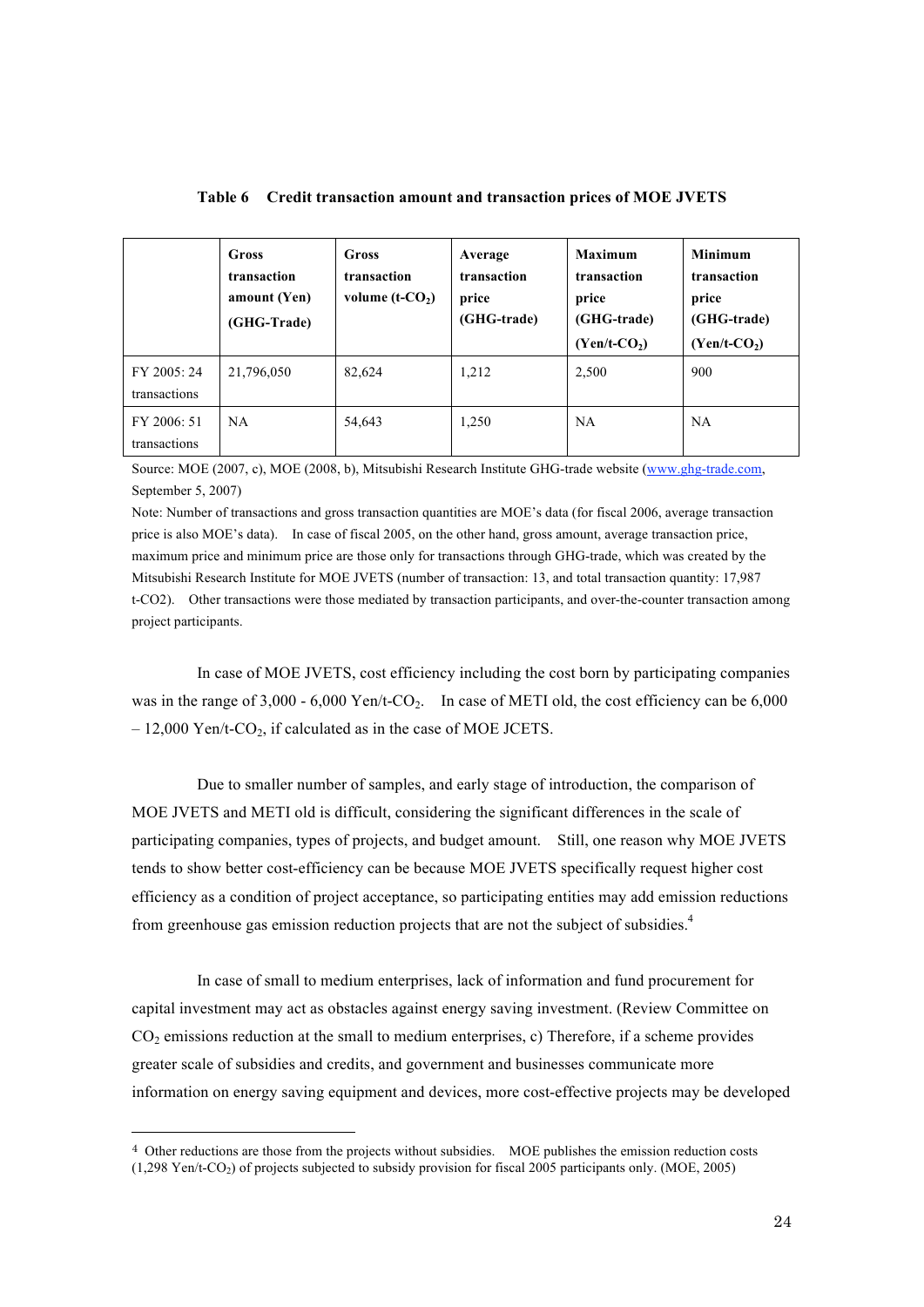among small to medium enterprises.

Nevertheless, there were some studies analyzing the selection of global warming measures among small to medium enterprises (such as Okamura, 2006), but advance studies that focus on small to medium enterprises and analyze actual global warming measures taken by such enterprises from economic viewpoint are fewer, except the survey METI conducted in their processes of developing METI old/new schemes (Global Industrial and Social Progress Research Institute, 2007). Therefore, further development of case studies in this field is anticipated.

The transaction prices shown in Table-6 are from the data of only those transactions that went through MOE prepared trading system. In consideration of limited number of transactions, the prices shown here could be described cheaper than those of less risk CERs in the market, as of August, 2007.<sup>5</sup>

In case of KMCAP, it is difficult to determine whether the purchasing price of 1,911 Yen/t-CO2 is higher or lower than general market price of CER, considering the uncertainty in the scale risks involved in each credit, and the fact that Japanese Government has provided significant amount of funds for CDM related capacity building in other Asian countries. Nonetheless, the purchase price is likely being higher than original estimates.

#### *Co-benefits*

The disadvantage of importing Kyoto Credits from abroad is that they provide less co-benefit to an importing nation. For example, energy saving project implemented in Japan can generate positive cash revenue after the recovery of investment, resulting in the creation of employment and the sustenance of technology among Japanese companies. Fuel switching project may provide the co-benefits of air pollution measures. It is difficult to quantify such co-benefits, but in case of Netherlands, the air pollution prevention effects of domestic global warming measures were monetized. According to such study, (avoided) costs of regional air pollution measures and acidification measures were about 100 million Euro in total for 5 years from 1990 to 2004, equivalent to about 12.5 % of global warming measure cost (De Bruyn et al., 2005)

 <sup>5</sup> Transaction prices a greatly influenced by CER prices and the request for the return of subsidies in case of non-compliance (= amount of cost efficiency). Since there are over-the-counter transactions without going through trading system, the overall picture of transaction is not known.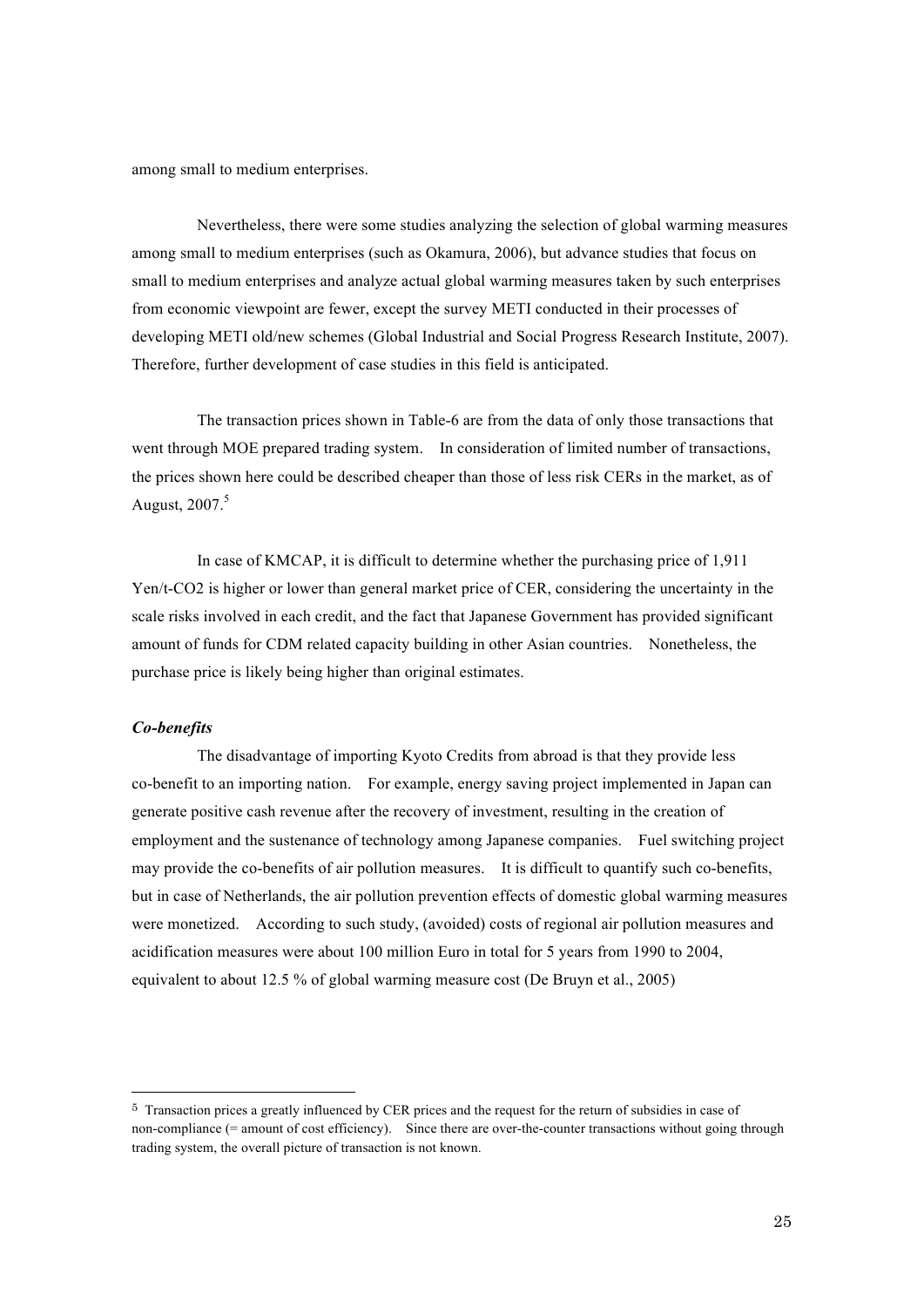## **3.4 Summary of comparison study**

Although generalization is difficult due to limited number of cases, the comparison study conducted here can be summarized as follows:

First of all, there are relatively less cost reduction potentials in Japan. Secondly, the types of emission reduction projects implemented by participating companies seem to reflect the recent oil price increase as fuel switching and other projects increase their share. Thirdly, when comparing the credits acquired from abroad and generated from the implementation of emission reduction projects in Japan, the costs are higher in case of domestic measures. However, in comparing costs, it is necessary to take into account other factors such as co-benefits. Fourthly, in designing the systems for issuing credits from domestic projects, there can be many differences, especially for the criteria on additionality and double counts. Fifthly, the construction of robust infrastructures for emissions trading schemes is ongoing in Japan.

## **4. Conclusion – Future issues and prospects**

Finally, let us discuss the future issues and prospects of carbon crediting systems in Japan, especially domestic integrated market (including JVETS), J-VER and KMCAP from the three aspects of: credit demand/supply, reduction effects and efficiency (achieving target at minimum cost), and infrastructure development including verification system. The author shall also discuss briefly about the issues to be addressed in future studies.

For the supply of domestic credits and J-VER, the learning of METI old/new indicates that large supply of credits cannot be expected from these systems at least for the first and second year of the start-up, due to fewer numbers of credits per project and higher transaction costs. However, the industries and corporations, which are participating in Voluntary Action Plan and have achieved their VAP target already, may be able to provide considerable amount of credits, although VAP provide banking system.

In case of KMCAP, AAU credits from Russia and Central and East European countries, with a mandate on environmental investment, and credits purchase under so-called GIS (Green Investment Scheme) may largely influence the prices and supply volume of CERs. A call for prioritizing the use of cheaper GIS may increase in the future. In this term, focus will be on future discussion in Japan and international negotiation by Japanese government. Considering the reduction effects and efficiencies, the domestic integrated market is not likely to provide significant reduction over the reduction achievable under the current Voluntary Action Plan, as the market is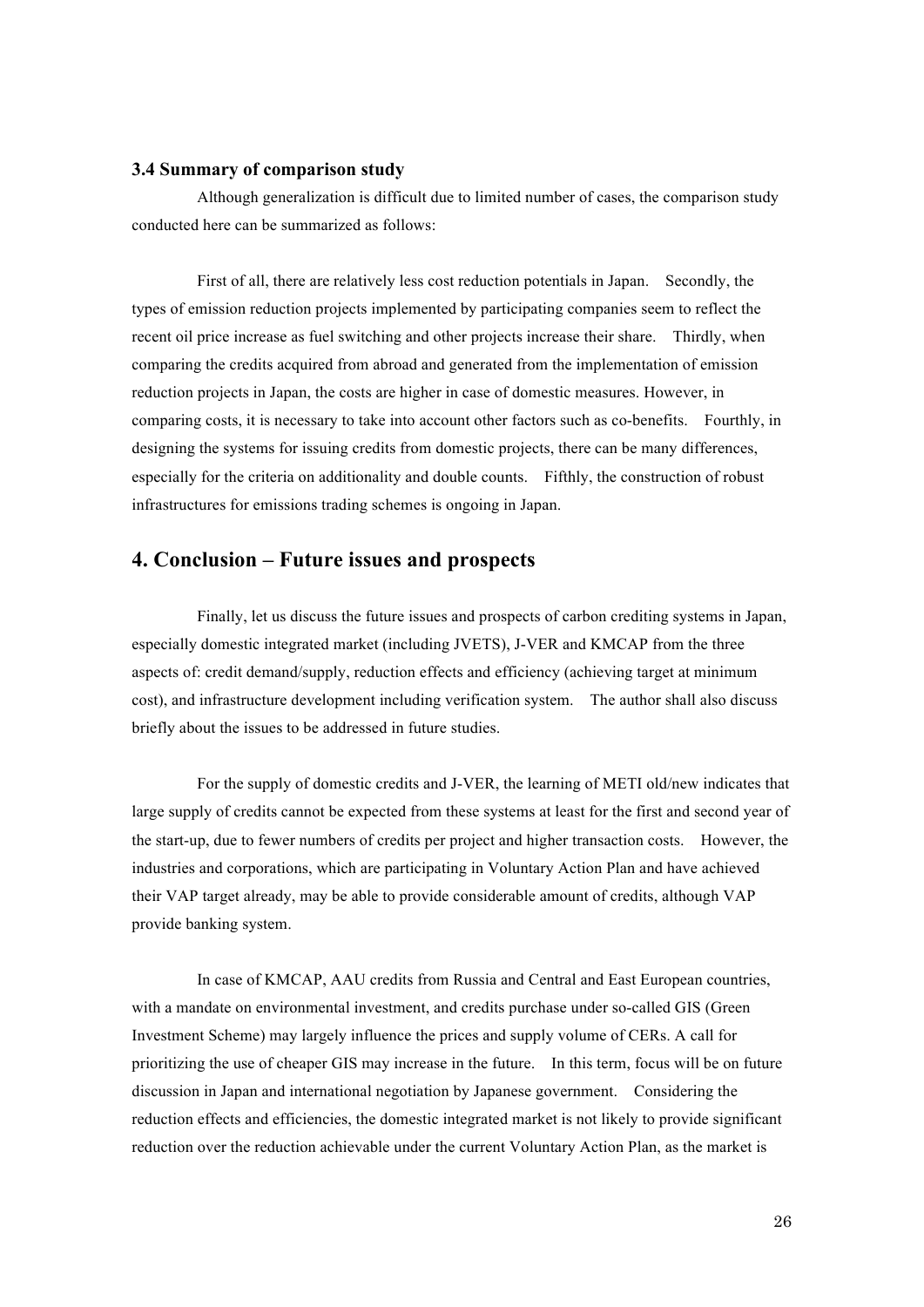basically conform to the VAP targets. If domestic crediting system provides more lenient criteria to allow the generation of non-additional credits and double counting of credits, it leads to further increase in emission quantity, making it more difficult for Japan to achieve the target. Considering the efficiency, participants of domestic systems may find perverse incentives to increase production and emission quantities in order to raise the allowances allocated for the next period, in expectation of imminent review of allocation methods, as indicated in Oka (2008) and Neuhoff (2008). Moreover, the current rules of domestic integrated market for free allowance allocation and acceptance of intensity-base targets may reduce efficiency in comparison to the combination of allowance auctioning and absolute targets. (Neuhoff, 2007)

In terms of infrastructure including verification system, operational entities may face the deficiency in capacity, in case of domestic integrated market, as the number of participating companies will drastically increase and multiply from JVET's 100 or less. If participating companies of domestic integrated market adopt intensity targets, it will not conform to the JVETS which targets are based on absolute quantities, so that infrastructure built for JVETS based on international standards may not be utilized fully. In case of domestic integrated market, the guideline for monitoring and reporting will be based on the one created for JVETS, but the presence of multiple numbers of systems may make them extremely difficult to understand by project developers and trading participants.

Future research subjects may include not only the study of individual projects, but also the analysis of costs of governmental measures, how they are related to sectors as a whole or a part, as in the case of researches in Netherlands discussed in the section 1 of this paper (Faber and Wit, 2005; De Bruyn et al., 2005), which may include the detailed analysis of cost efficiency for concrete government measures in each industrial sector, considering five cost items of: 1) investment cost, 2) operation costs, 3) management costs, 4) subsidies, and 5) revenue (negative costs, such as energy saving). In pursuing such studies, if it is possible to identify the relationship with the marginal reduction cost curve for each sector provided by National Environmental Research Institute, it may lead to the analysis of reduction costs and reduction potentials in Japan. Moreover, interesting studies can be made in the detailed analysis of policy-making processes among actors of MOE, METI and industries and possibilities of links with emissions trading systems of other countries, through quantitative analysis of co-benefits such as air pollution mitigation associated with global warming measures.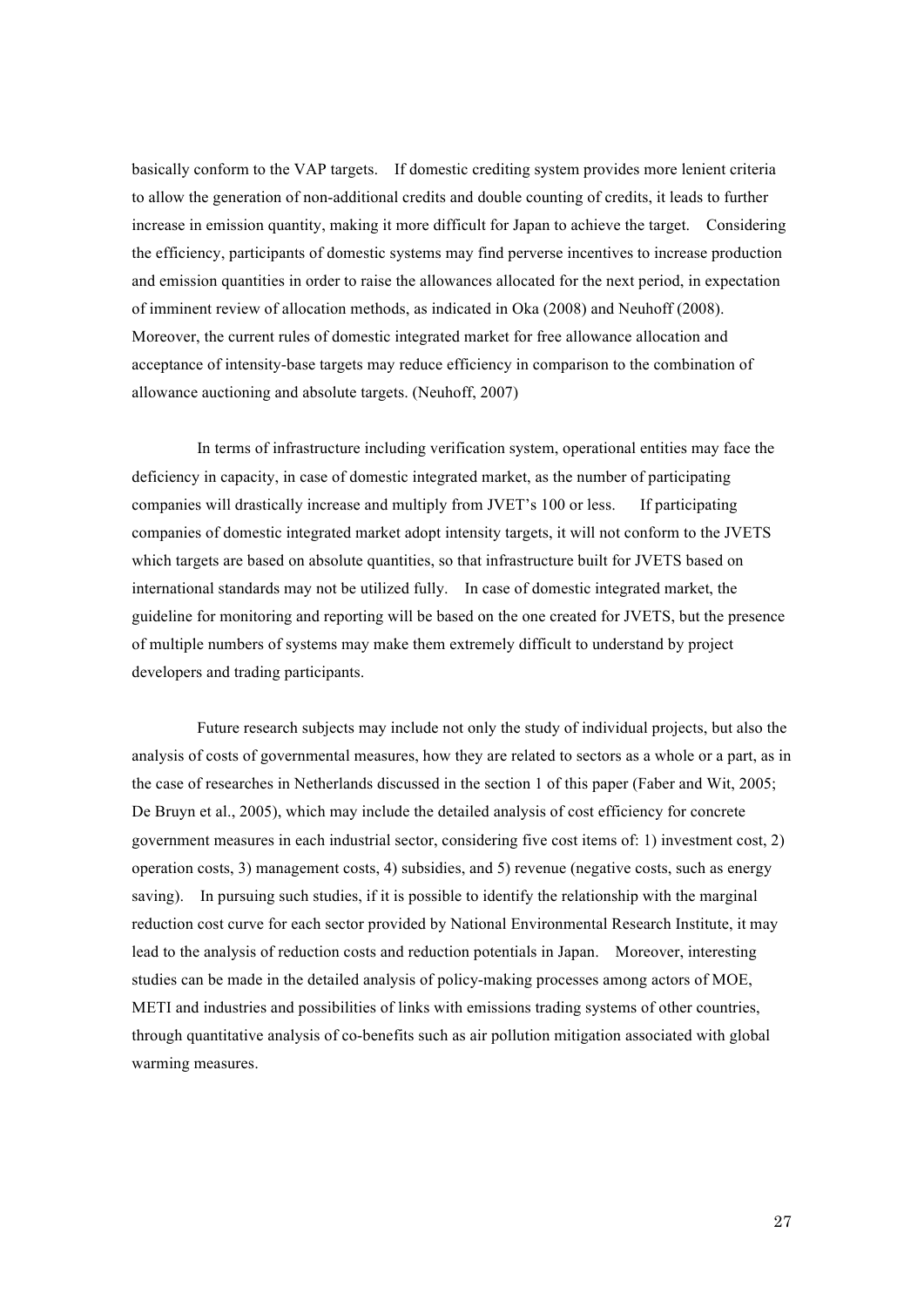## **References**

- 1. Asuka, Jusen (2002), "Use of public funds for Kyoto mechanisms", 'Environmental economic and policy studies, Summary of 2002 annual conference', page 114-115
- 2. Asuka, Jusen (2003, a), "Experiences at the ERUPT (Emission Reduction Unit Purchase Tender /CERUPT (Certified Emission Reduction Unit Purchase Tender) and the agreement on system design in Japan (the latter volume), *Natsource Japan Letter*, May 2003, Page 27-34
- 3. Asuka, Jusen (2003, b), "Experiences of Carbon Fund, and agreement on system design in Japan", 'Environmental economic and policy studies, Summary of 2003 annual conference', page 30-31
- 4. Global Industrial and Social Progress Research Institute (2007), "Report of Research Committee on the promotion of global warming measures in small to medium enterprises", March 2007, page 7
- 5. Global Warming Measure Promotion Headquarter (2008), "Experimental introduction of domestic integrated market for emissions trading (proposal)", Oct. 21, 2008, Draft decision by Global Warming Measure Promotion Headquarter (http://www.kantei.go.jp/jp/singi/ondanka/kaisai/081021/gijisidai.html)
- 6. Review Committee for CO2 emission reduction in small to medium enterprises (2007, a), "Document 3: Arrangement of discussion points for  $CO<sub>2</sub>$  emission reduction program for small to medium enterprises (proposal)", August 1, 2007, (http://www.meti.go.jp/committee/materials/g70808cj.html)
- 7. Review Committee for  $CO<sub>2</sub>$  emission reduction in small to medium enterprises (2007, b), "Proceeding of Review Committee for  $CO_2$  emission reduction in small to medium enterprises ( $6<sup>th</sup>$  meeting)", August 1, 2007. (http://www.meti.go.jp/committee/summary/0004406/index.html)
- 8. Review Committee for CO2 emission reduction in small to medium enterprises (2007, c), "Assessment of model projects and the organization of discussion issues for the Programme for CO2 emission reduction in small to medium enterprises (so-called "Domestic CDM programme") (proposal)", December 6, 2007 (http://www.meti.go.jp/press/20071210002/20071210002.html)
- 9. Faber, J. (2005), "Interim Evaluation of the Dutch Joint Implementation Programme: Executive summary", Delft, November 2005. (http://www.ce.nl/pdf/7922\_executive.pdf)
- 10. De Bruyn, S.M., Blom M.J., Wit, R.C.N., Croezen, H.J., Warringa, G.E.A. and Kampman, B.E. (2005),"Evaluation of cost efficiency of Dutch climate policy 1999-2004: Executive summary", Delft, November 2005. (http://www.ce.nl/pdf/7922\_executive.pdf)
- 11. Davis, S.(2006), "Offset Design for Oregon: A Straw Proposal, Oregon Carbon Allocation Task Force, Portland, Oregon, June 1, 2006. (http://www.ccap.org/domestic/offset%20straw%20proposal%20for%20Oregon2.pdf)
- 12. Environment Canada ( 2008 ), "Turning the Corner: Canada's Offset System for Greenhouse Gases" (http://www.ec.gc.ca/doc/virage-corner/2008-03/526\_eng.htm)
- 13. Fujiwara, Yutaka, (2007, a), "Use of emissions trading and other measures for the achievement of Kyoto Protocol target", Document for the workshop "Current situation and future issues of Clean Development Mechanism" held by Japan Center for Sustainable Environment and Society, February 10, 2007, Kokugakuin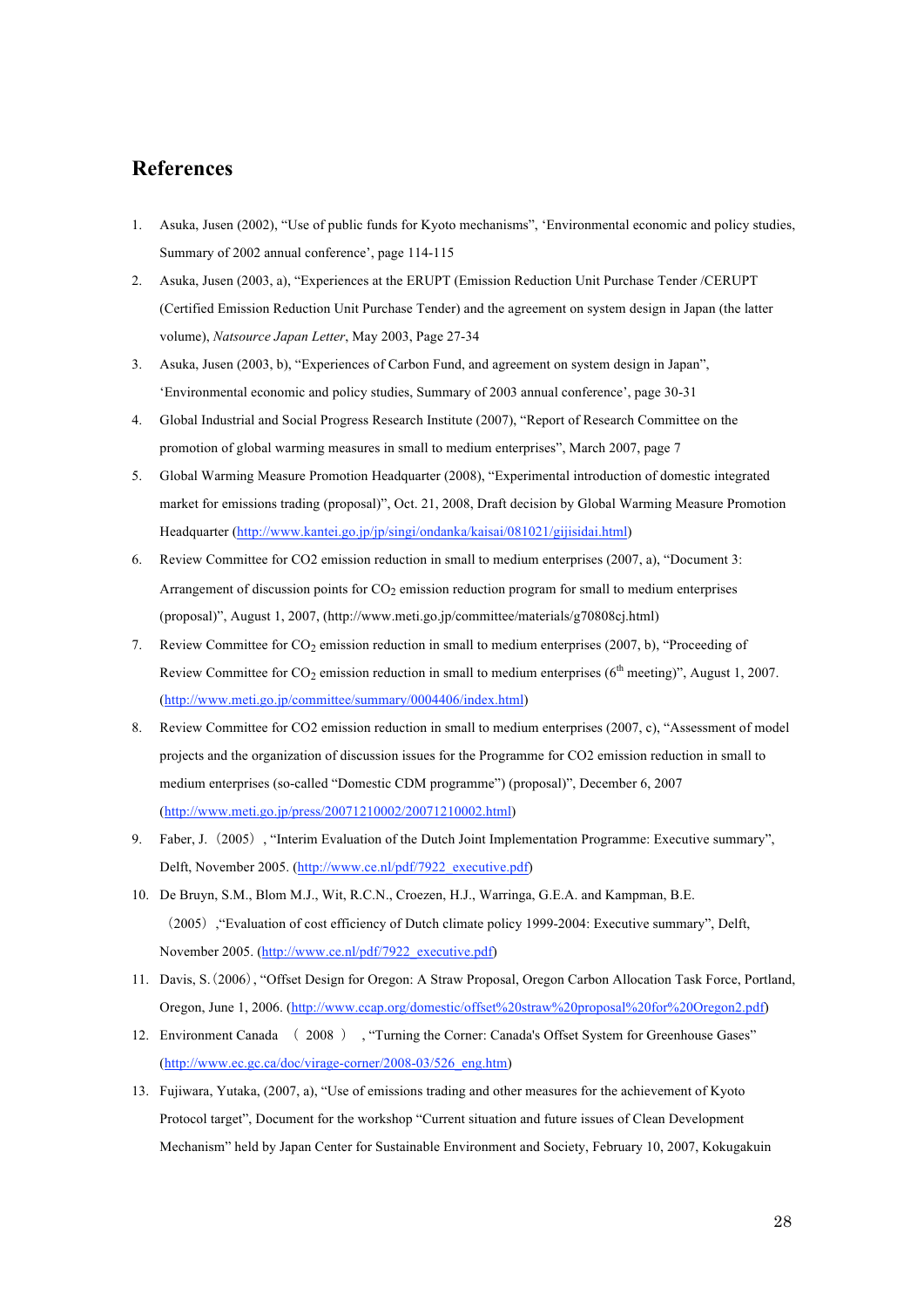University, Tokyo

- 14. Fujiwara, Yutaka (2007, b), "To achieve Kyoto Protocol target Revision of Kyoto Protocol target achievement plan", "Document for the Special Seminar of Environment and Energy Management Strategy: Strengthening the CO2 emission reduction measures of small to medium enterprises and project opportunities", July 26, 2007, Meiji Kinenkan, Japan Research Institute for New System of Society
- *15.* Gigler, J. and Wytze van der Gaast(2007), "Linking Domestic Offset Projects to the EU-ETS", *Joint Implementation Quarterly,* Vol.13, No.2, pp.12-13. (http://www.jiqweb.org/)
- 16. Ministry of Environment (2005), "Press release: Decision on the participants of voluntary domestic emissions trading program" (Adoption of projects subjected to "Equipment Subsidy Program for setting voluntary reduction target of greenhouse gas emission"), May 17, 2005 (http://www.env.go.jp/press/index.php)
- 17. Ministry of Environment (2006, a), "Press release: Decision on the participants of voluntary domestic emissions trading program (second period) with target" , May 15, 2006, (http://www.env.go.jp/press/index.php)
- 18. Ministry of Environment (2006, b), "Press release: Decision on the participants of voluntary domestic emissions trading program (second period) with target", July 13, 2006, (http://www.env.go.jp/press/index.php)
- 19. Ministry of Environment (2007, a), "Press release: Decision on the participants of voluntary domestic emissions trading program (third period) with targets" , May 10, 2007, (http://www.env.go.jp/press/index.php)
- 20. Ministry of Environment (2007, b), "Press release: Decision on the participants of voluntary domestic emissions trading program (third period) with targets" , May 29, 2007, (http://www.env.go.jp/press/index.php)
- 21. Ministry of Environment (2007, c), "Press release: Performance and Transaction results of voluntary domestic emissions trading program (first period)" , Sep. 11, 2007, (http://www.env.go.jp/press/index.php)
- 22. Ministry of Environment (2008, a), "Press release: Inviting public comments on the proposal of Offset Credit (J-VER) Program proposal" , Oct. 24, 2008 , (http://www.env.go.jp/press/press.php?serial=10322)
- 23. Ministry of Environment (2008, b), "Press release (notice) : Emission reduction results and transactions of voluntary domestic emissions trading program (fiscal 2006)" , Sep. 9, 2008, (http://www.env.go.jp/press/press.php?serial=10152)
- 24. Matuo, Naoki, Shuzo Nishioka, Yasushi Ninomiya, Rie Watanabe, Maki Sato, Kiyohito Tanabe (2002), "Proposal of portfolio for domestic policies and measures on climate change: Strategic system design to make Japanese corporations winners in global warming business", IGES Climate Policy project, July 2002, (http://www.iges.or.jp/jp/cp/pdf/report5/zenbun.pdf)
- 25. NEDO (2007), Press Release: Result of Kyoto Mechanism credit acquisition projects for fiscal 2006", April 13, 2007, (http://www.nedo.go.jp/kyoumeka/press/index.html)
- 26. NEDO (2008), Press Release: Result of Kyoto Mechanism credit acquisition projects for fiscal 2007", April 13, 2007, (http://www.nedo.go.jp/kyoumeka/press/index.html)
- 27. Neuhoff, K., Martinez, K.K., Sato M. (2006), "Allocation, incentives and distortions: the impact of EU ETS emissions allowance allocations to the electricity sector" , *Climate Policy*, vol.6, pp.73–91
- 28. Ninomiya, Yasushi(2007), "Japan's Voluntary Emission Trading Scheme (JVETS)", Carb Seminar, Jan.17,